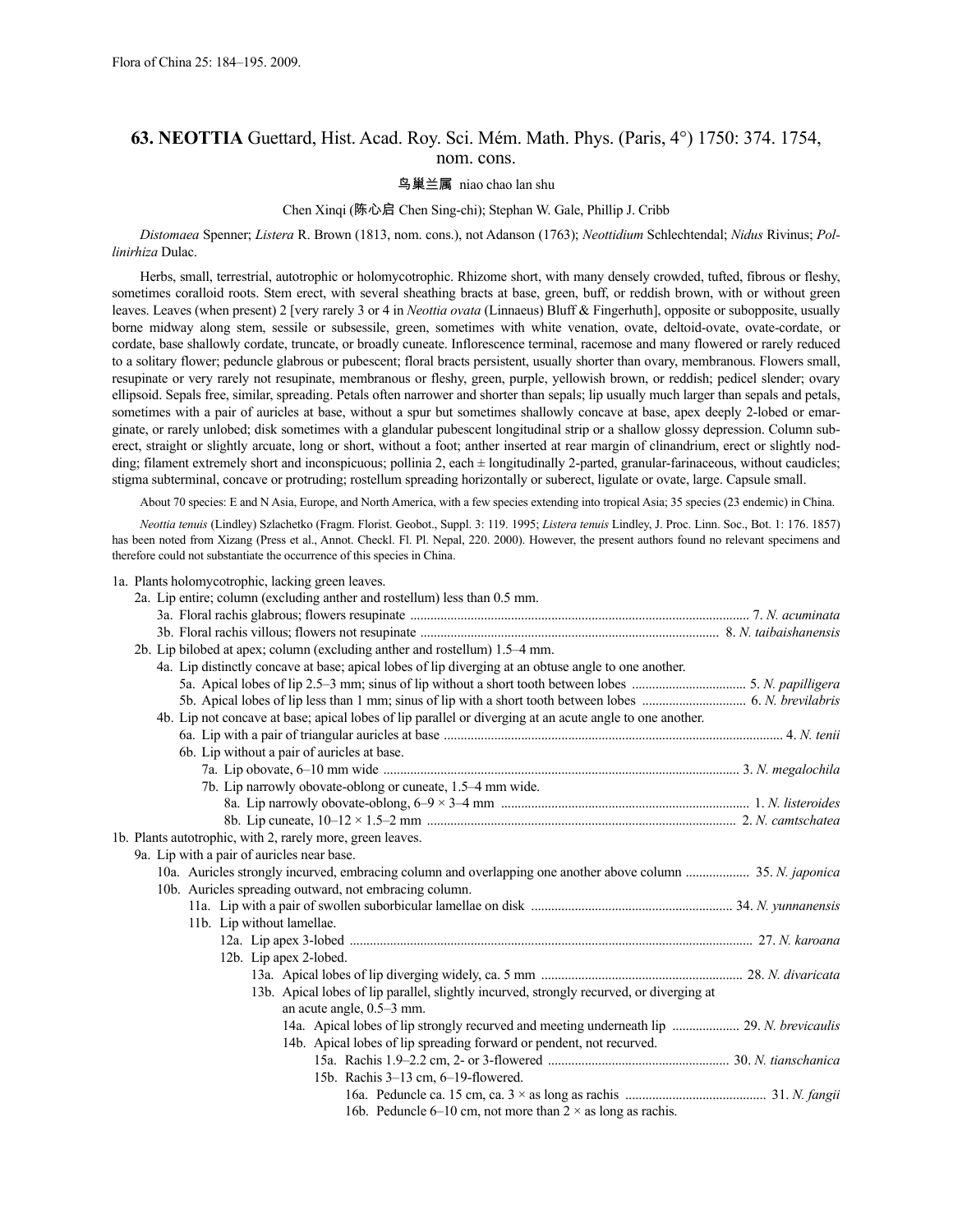|                                                                              | 17a. Leaves borne at ca. middle of plant; rachis 3–4 cm,                                                  |
|------------------------------------------------------------------------------|-----------------------------------------------------------------------------------------------------------|
|                                                                              | 6-8-flowered; pedicel glabrous; basal auricles of                                                         |
|                                                                              |                                                                                                           |
|                                                                              | 17b. Leaves borne below middle of plant; rachis                                                           |
|                                                                              | 8-13 cm, 10-19-flowered; pedicel pubescent;                                                               |
|                                                                              |                                                                                                           |
| 9b. Lip without a pair of auricles at base.                                  |                                                                                                           |
| 18b. Plants 4-33 cm tall; leaves 0.6-4 cm.                                   |                                                                                                           |
| 19a. Lip shallowly notched or emarginate at apex, sinus less than 1 mm deep. |                                                                                                           |
|                                                                              | 20a. Rachis 11-13-flowered; lip 3.5-4.5 mm; column ca. 1.5 mm; leaves wider than long  11. N. taizanensis |
|                                                                              | 20b. Rachis 1-4-flowered; lip 8-10 mm; column 3-4 mm; leaves longer than wide.                            |
|                                                                              | 21a. Leaves inserted above middle of plant, one distinctly larger than other;                             |
|                                                                              |                                                                                                           |
|                                                                              | 21b. Leaves inserted at ca. middle of plant, equal in size; inflorescence                                 |
|                                                                              |                                                                                                           |
| 19b. Lip distinctly 2-lobed at apex, sinus more than 1 mm deep.              |                                                                                                           |
|                                                                              |                                                                                                           |
| 22b. Lip not clawed at base.                                                 |                                                                                                           |
| 23a. Apical lobes of lip 5–7 mm.                                             |                                                                                                           |
|                                                                              | 24a. Apical lobes of lip linear, 0.5–0.6 mm wide, apices acuminate  21. N. kuanshanensis                  |
|                                                                              | 24b. Apical lobes of lip oblong-ovate, subovate, or lanceolate, 1–6 mm                                    |
|                                                                              | wide, apices obtuse-rounded or truncate.                                                                  |
| 25a. Lip with a nectary at base.                                             |                                                                                                           |
|                                                                              | 26a. Leaves $2.5-3.8 \times 2.5-4$ cm; apical lobes of lip minutely ciliate  22. N. chenii                |
|                                                                              | 25b. Lip without a nectary at base.                                                                       |
|                                                                              |                                                                                                           |
|                                                                              |                                                                                                           |
| 23b. Apical lobes of lip to 3 mm.                                            |                                                                                                           |
|                                                                              |                                                                                                           |
| 28b. Leaves more than 1 cm long and wide.                                    |                                                                                                           |
|                                                                              | 29a. Pedicel and ovary distinctly pubescent.                                                              |
|                                                                              | 30a. Lip ca. 1.7 mm wide; apical sinus without a tooth between lobes  14. N. puberula                     |
|                                                                              | 30b. Lip 2.5–3 mm wide; apical sinus with a tooth between lobes  15. N. smithii                           |
|                                                                              | 29b. Pedicel and ovary glabrous or occasionally sparsely pubescent.                                       |
|                                                                              |                                                                                                           |
| 31b. Column 1-3 mm.                                                          |                                                                                                           |
|                                                                              | 32a. Stem longer than peduncle and rachis together, leaves                                                |
|                                                                              | borne above middle of plant; disk of lip glandular                                                        |
|                                                                              |                                                                                                           |
|                                                                              | 32b. Stem shorter or subequal in length to peduncle and                                                   |
|                                                                              | rachis together, leaves borne at or below middle of                                                       |
|                                                                              | plant; disk of lip not papillose-pubescent.                                                               |
|                                                                              | 33a. Lip to 2 mm wide; apical lobes of lip divergent,                                                     |
|                                                                              | narrowly linear, ca. 0.5 mm wide.<br>34a. Leaves ovate to deltoid, much longer than broad  18. N. suzukii |
|                                                                              | 34b. Leaves orbicular-ovate or reniform, ca. as                                                           |
|                                                                              |                                                                                                           |
|                                                                              | 33b. Lip 3–7 mm wide; apical lobes of lip usually                                                         |
|                                                                              | parallel, oblong-ovate or subovate, 1 mm or                                                               |
|                                                                              | more wide.                                                                                                |
|                                                                              | 35a. Lip purplish; disk without a longitudinal                                                            |
|                                                                              |                                                                                                           |
|                                                                              | 35b. Lip greenish yellow; disk with a                                                                     |
|                                                                              |                                                                                                           |
|                                                                              |                                                                                                           |

**1. Neottia listeroides** Lindley in Royle, Ill. Bot. Himal. Mts. 368. 1839.

高山鸟巢兰 gao shan niao chao lan

*Listera lindleyana* (Decaisne) King & Pantling; *Neottia*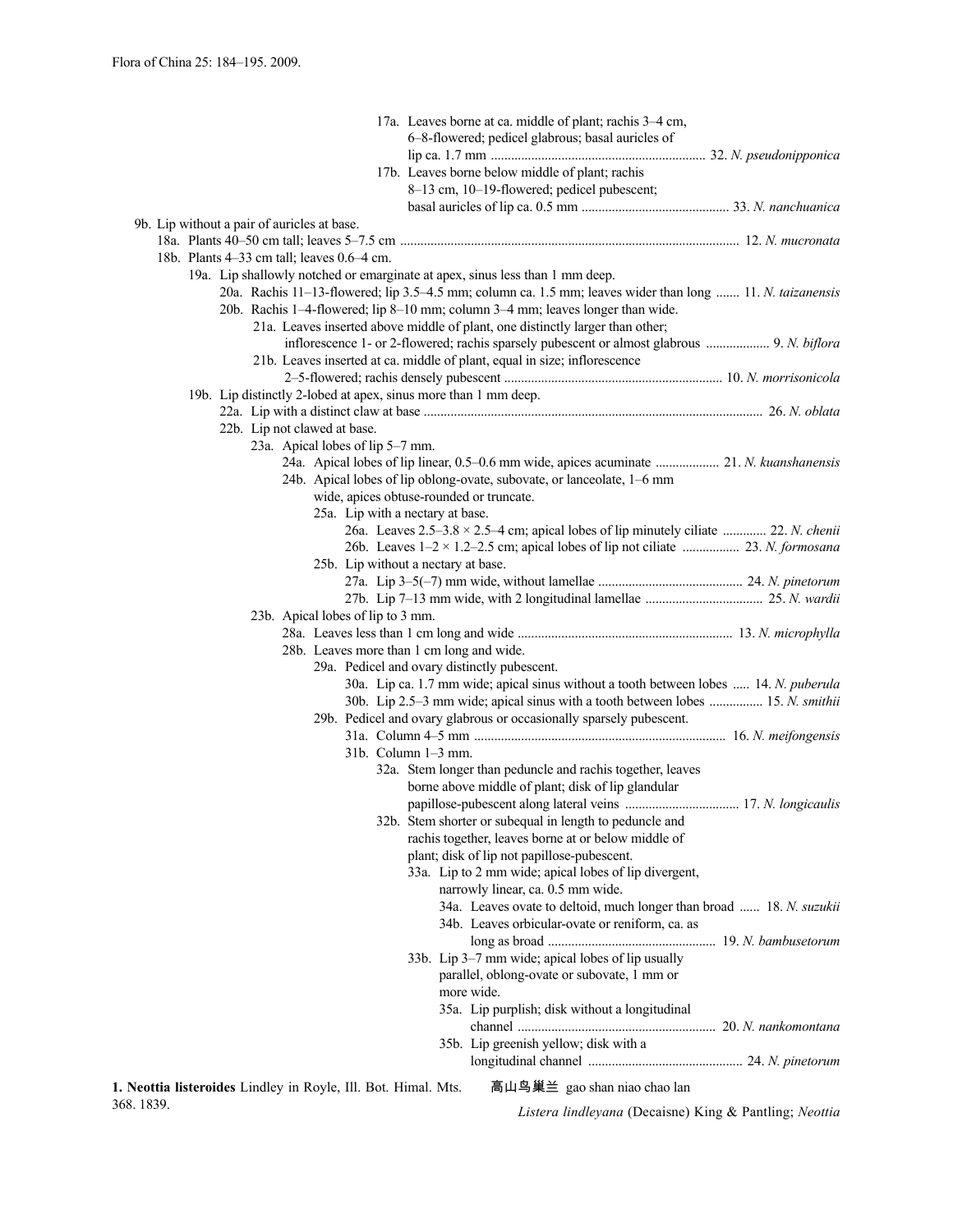*dongrergoensis* Schlechter; *N. lindleyana* Decaisne; *Nidus listeroides* (Lindley) Kuntze.

Plants leafless, holomycotrophic, 15–35 cm tall. Rhizome with many fleshy roots. Peduncle green, 8–20 cm, slender to robust, pubescent, with 3–5 sheaths; sheaths tubular, 1.5–3 cm, membranous; rachis 6–15 cm, pubescent, subdensely 10- to more than 20-flowered; floral bracts suboblong-lanceolate, lower ones 12–15 mm, to ca. 4 mm above, abaxially pubescent, apex acuminate or acute. Flowers resupinate, pale green or green; pedicel 6–8 mm, slender, pubescent; ovary broadly ellipsoid-fusiform, 3–8 mm, densely pubescent; sepals and petals spreading. Sepals oblong-ovate,  $4-5 \times 1-1.8$  mm, outer surfaces sparsely pubescent, with prominent midvein, apex obtuse; lateral sepals falcate. Petals sublinear to narrowly oblong, 3.8–  $4.5 \times$  ca. 0.5 mm, glabrous, with prominent midvein; lip pendulous or spreading forward, narrowly obovate-oblong,  $6-9 \times 3-4$ mm, narrowing to 1.5–2 mm wide at base, apex deeply 2-lobed; lobes subparallel to one another, subovate or ovate-lanceolate,  $1.5-2.5 \times 0.8-1.2$  mm, margins minutely ciliate, apices acute or obtuse; sinus with a short tooth between lobes. Column slightly arcuate, 2.5–3 mm; anther inclined toward rostellum, ovoidligulate, ca. 0.7 mm; stigma concave, suborbicular; rostellum spreading horizontally, broadly ovate-ligulate, nearly as long as anther. Fl. Jul–Sep. 2*n* = 40, 46.

Forests, grassy slopes; (1500–)2500–3900 m. C Gansu, N Shanxi, W Sichuan, S and SE Xizang, NW Yunnan [Bhutan, India, Kashmir, Nepal, Pakistan].

**2. Neottia camtschatea** (Linnaeus) H. G. Reichenbach in Reichenbach, Icon. Fl. Germ. Helv. 13/14: 146. 1850–1851.

### 北方鸟巢兰 bei fang niao chao lan

*Ophrys camtschatea* Linnaeus, Sp. Pl. 2: 948. 1753; *Epipactis kamtschatica* (Georgi) Lindley; *O. kamtschatica* Georgi; *Neottia kamtschatica* (Georgi) Sprengel; *Serapias camtschatea* (Linnaeus) Steudel.

Plants leafless, holomycotrophic, 10–27 cm tall. Rhizome with many long, fleshy roots. Peduncle 7–15 cm, slender to robust, pubescent, with 2–4 sheaths; sheaths tubular, 1–3 cm, membranous; rachis 4–15 cm, pubescent, laxly to subdensely 12–25-flowered; floral bracts narrowly ovate-oblong, lowest ones 5–8 mm, to ca. 4 mm above, membranous, abaxially hairy, apex acute. Flowers resupinate, pale green to greenish white; pedicel 3.5–5.5 mm, slender, sparsely pubescent; ovary fusiform, 2–3 mm, pubescent; sepals and petals spreading. Sepals ligulate-oblong,  $5-6 \times ca$ . 1.5 mm, outer surfaces sparsely pubescent, with prominent midvein, apex obtuse; lateral sepals falcate. Petals linear,  $3.5-4.5 \times$  ca. 0.5 mm, glabrous, with prominent midvein; lip spreading forward to suberect, cuneate,  $10-12 \times 1.5-2$  mm, base extremely narrow, apex deeply 2lobed; lobes diverging at an acute angle to one another, narrowly lanceolate or lanceolate,  $3.5-5 \times$  ca. 1 mm, margins minutely ciliate, apices acute. Column arcuate, ca. 3 mm; anther inclined toward rostellum, ca. 0.7 mm; stigma concave, suborbicular; rostellum spreading horizontally or slightly downcurved, ovate-oblong or broadly oblong, large, ca. 0.7 mm. Capsule elliptic,  $8-9 \times 5-6$  mm. Fl. Jul–Aug.  $2n = 40$ .

Forests, forest margins, humid places; 2000–2400 m. Gansu, NW

Hebei, C and W Nei Mongol, NE Qinghai, N Shaanxi, C and N Xinjiang [Kazakhstan, Russia (Far East, Siberia)].

**3. Neottia megalochila** S. C. Chen, Acta Phytotax. Sin. 17(2): 17. 1979.

# 大花鸟巢兰 da hua niao chao lan

*Neottia grandiflora* Schlechter, Notes Roy. Bot. Gard. Edinburgh 5: 104. 1912, not Hooker (1830), nor (A. Richard) Kuntze (1891); *N. schlechteriana* Szlachetko, nom. illeg. superfl.

Plants leafless, holomycotrophic, 20–35 cm tall. Rhizome with many fleshy roots. Peduncle robust, 10–15 cm, glabrous or very sparsely pubescent above, with 3–5 sheaths; sheaths tubular, 2–5 cm, membranous; rachis 6–18 cm, glabrous or sometimes sparsely pubescent, subdensely to densely more than 30 flowered; floral bracts oblong-obovate,  $5-7 \times$  ca. 4 mm, lowest (2–)3–10 mm, shorter above, outer surfaces slightly pubescent at base. Flowers relatively large, resupinate, yellowish green or pale green, lip flushed white at margins; pedicel ca. 5 mm, almost glabrous; ovary obovoid, ca. 5 mm, sparsely pubescent; sepals and petals spreading. Dorsal sepal subovate or narrowly elliptic, ca.  $5 \times 2-3$  mm, 1-veined, outer surfaces almost glabrous; lateral sepals falcate, similar to dorsal sepal, but somewhat wider. Petals linear to linear-ligulate, slightly oblique, ca.  $4.5 \times 1$  mm, dilated toward apex, glabrous, 1-veined; lip obovate,  $8.5-15 \times 6-10$  mm, narrowing to ca. 4 mm wide at base, apex deeply 2-lobed; lobes diverging at an acute angle to one another, broadly oblong to subsquare,  $2-2.5 \times 2-3.5$  mm, margins minutely ciliate, apices truncate-rounded and slightly undulate or crenulate; disk with minute papillae. Column slightly arcuate, ca. 4 mm; anther inclined toward rostellum, ca. 0.7 mm; stigma concave, suborbicular, with slightly exserted margins; rostellum subsquare or broadly oblong-ovate, large, ca. 0.7 mm. Fl. Jul–Aug.

● *Pinus* forests, shaded grassy slopes; 3000–3800 m. W Sichuan, NW Yunnan.

**4. Neottia tenii** Schlechter, Repert. Spec. Nov. Regni Veg. 19: 376. 1924.

### 耳唇鸟巢兰 er chun niao chao lan

Plants leafless, holomycotrophic, ca. 25 cm tall. Peduncle sparsely pubescent above, with several sheaths; rachis pubescent, sublaxly ca. 20-flowered; floral bracts lanceolate, 5–6 mm, glabrous or nearly so, apex acuminate. Flowers resupinate; pedicel and ovary 7–8 mm, sparsely pubescent. Sepals lanceolate, 3–4 mm, 1-veined, apex subacute; lateral sepals oblique, slightly falcate. Petals linear-ligulate, slightly shorter than sepals, 1-veined, apex obtuse; lip spreading forward, narrowly oblong,  $7-8 \times$  ca. 3.5 mm, with a pair of auricles at base, apex 2lobed; lobes subparallel to one another, lanceolate, oblique, 1– 1.5 mm, margins minutely ciliate, apices acute and slightly incurved; auricles triangular, projecting backward, very small, slightly thickened at base; disk with 3–5 slightly thickened veins. Column slightly arcuate, ca. 2.5 mm; anther inclined toward rostellum, elliptic, ca. 0.6 mm; stigma concave, suborbicular, with slightly exserted margins; rostellum broadly ovate,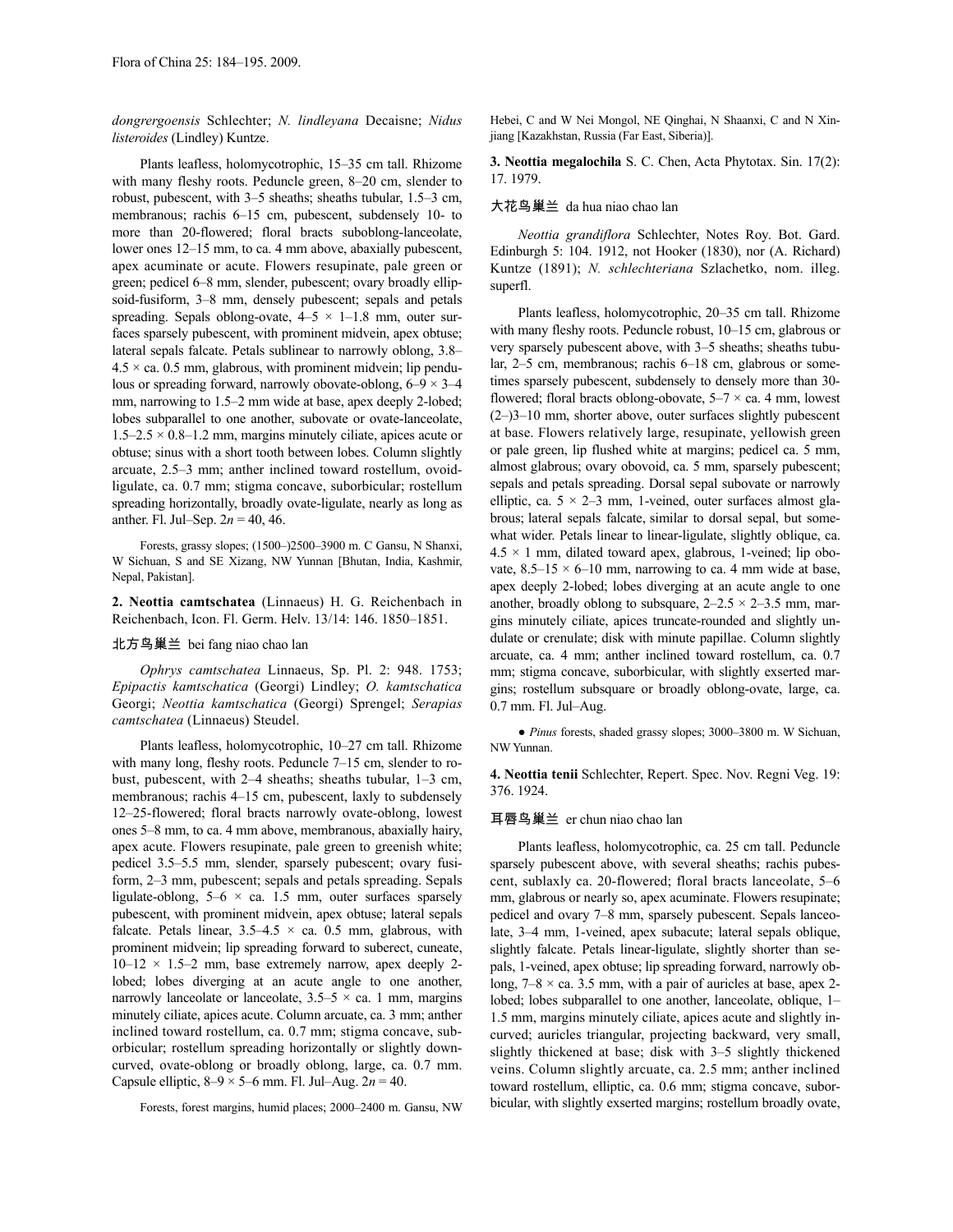rather large, slightly shorter than anther. Fl. unknown.

#### ● N Yunnan.

The present authors have seen no specimens of this species. According to the original description, this species is similar to *Neottia listeroides*, differing only in the presence of a pair of auricles at the base of the lip.

**5. Neottia papilligera** Schlechter, Repert. Spec. Nov. Regni Veg. 16: 356. 1920.

# 凹唇鸟巢兰 ao chun niao chao lan

*Neottia nidus-avis* (Linnaeus) Richard var. *manshurica* Komarov; *N. papilligera* f. *glaberrima* Kitagawa.

Plants leafless, holomycotrophic, 27–34 cm tall. Rhizome with many stout, fleshy roots. Peduncle to ca. 25 cm, pubescent, with several sheaths; sheaths tubular, to 4.5 cm, membranous; rachis 10–15 cm, glabrous or pubescent, densely many flowered, though usually with 1–3 more widely spaced flowers at base; floral bracts subulate, 5–6 mm. Flowers resupinate, beige to flesh-colored; pedicel ca. 5 mm, usually glabrous; ovary fusiform, 4–5 mm, glabrous or pubescent. Sepals obovate-spatulate, ca.  $3.5 \times 1.8$  mm, 1-veined, apex obtuse or subtruncate. Petals suboblong, ca.  $3.5 \times 1.5$  mm, 1-veined, apex obtuse; lip subobovate, 5–5.5 mm, distinctly concave at base, apex deeply 2-lobed; lobes diverging at an obtuse  $(120^{\circ}-170^{\circ})$  angle to one another, narrowly oblong, usually twisted,  $2.5-3 \times$  ca. 1.2 mm, apex obtuse or truncate. Column erect, slightly arcuate, 2–2.5 mm; anther suboblong, ca. 1.2 mm; stigma ligulate, ca. 1 mm, apex shallowly 2-lobed; rostellum slightly downcurved, suboblong, large, ca. 1.2 mm. Capsule ovoid-ellipsoid,  $7-8 \times 4-5$ mm. Fl. Jul–Aug. 2*n* = 36, 38.

Forests. C Heilongjiang, S Jilin [Japan, Korea, Russia (Far East, Siberia)].

**6. Neottia brevilabris** Tang & F. T. Wang, Acta Phytotax. Sin. 1: 65. 1951.

#### 短唇鸟巢兰 duan chun niao chao lan

Plants leafless, holomycotrophic, ca. 38 cm tall. Peduncle somewhat robust, ca. 4 mm in diam., pubescent above, with 6 sheaths; sheaths tubular, to 4 cm, membranous; rachis ca. 4 cm, pubescent, densely more than 10-flowered; floral bracts linearlanceolate, to 10 mm, glabrous, 1-veined, apex obtuse. Flowers 4–6 mm in diam., resupinate; pedicel and ovary ca. 7.5 mm, pubescent. Dorsal sepal subelliptic, ca.  $3 \times 1.8$  mm, glabrous, 1veined, apex obtuse; lateral sepals elliptic, slightly oblique, ca.  $3 \times 1.6$  mm, glabrous, 1-veined, apex obtuse. Petals narrowly elliptic, oblique, ca.  $2.8 \times 1$  mm, 1-veined, apex obtuse; lip suboblong-obovate,  $4-4.5 \times$  ca. 2.2 mm, shallowly concave at base, apex shallowly 2-lobed; lobes diverging widely, suborbicular or broadly ovate, oblique, ca. 0.8 mm, apices obtuse; sinus with a short tooth between lobes. Column erect, ca. 1.5 mm; anther erect, ovoid, 0.5–0.7 mm; stigma 2-lobed. Capsule oblong,  $9-10 \times 4-5$  mm. Fl. Jun.

● About 1800 m. Chongqing.

**7. Neottia acuminata** Schlechter, Acta Horti Gothob. 1: 141. 1924.

# 尖唇鸟巢兰 jian chun niao chao lan

*Aphyllorchis parviflora* King & Pantling; *Neottia asiatica* Ohwi; *N. micrantha* Lindley (1840), not Llave & Lex (1825), nor G. Don (1839); *N. oblonga* Tang & F. T. Wang; *N. parviflora* (King & Pantling) Schlechter (1924), not Smith (1813); *N. subsessilis* Ohwi.

Plants leafless, holomycotrophic, 14–30 cm tall. Rhizome with many fleshy roots. Peduncle 10–25 cm, glabrous, with 3–5 sheaths; sheaths tubular, 1–5 cm, membranous; rachis 4–8 cm, glabrous, densely more than 20-flowered, flowers usually in clusters of 3 or 4; floral bracts oblong-ovate, 3–4 mm, glabrous, apex obtuse. Flowers small, resupinate, yellowish brown; pedicel 3–4 mm, glabrous; ovary elliptic, 2.5–3 mm, glabrous. Dorsal sepal narrowly lanceolate,  $3-5 \times$  ca. 0.8 mm, glabrous, 1veined, apex long acuminate; lateral sepals similar to dorsal sepal, ca. 1 mm wide. Petals narrowly lanceolate,  $2-3.5 \times$  ca. 0.5 mm; lip variable in shape, usually ovate, ovate-lanceolate, or lanceolate,  $2-3.5 \times 1-2$  mm, margin slightly incurved, 1- or 3veined, apex acuminate or obtuse, unlobed. Column extremely short, usually less than 0.5 mm, shorter than rostellum and anther; anther erect, subelliptic, ca. 1 mm; stigma erect, transversely oblong, incurved on both sides, embracing rostellum; rostellum erect, ligulate, to ca. 1 mm. Capsule ellipsoid, ca.  $6 \times$ 3–4 mm. Fl. Jun–Aug. 2*n* = 36.

Forests, shaded grassy slopes; 1500–4100 m. Gansu, Hebei, Hubei, S Jilin, Nei Mongol, Qinghai, Shaanxi, Shanxi, Sichuan, Taiwan, Xizang, N Yunnan (Dayao) [India (Sikkim), Japan, Korea, Nepal, Russia (Far East)].

**8. Neottia taibaishanensis** P. H. Yang & K. Y. Lang, Acta Phytotax. Sin. 44: 86. 2006.

# 太白山鸟巢兰 tai bai shan niao chao lan

Plants leafless, holomycotrophic, 12–40 cm tall. Rhizome with many fleshy roots. Peduncle glabrous, with 3 or 4 sheaths; sheaths tubular, membranous; rachis 4–12 cm, villous, densely 20–40-flowered, flowers usually in clusters of 3 or 4; floral bracts oblong, 2.5–3.5 mm, apex mucronate. Flowers small, not resupinate, gray-black, lip with a gray-white margin; pedicel 3– 4 mm, glabrous; ovary obovate, ca. 3 mm, subglabrous. Dorsal sepal linear-lanceolate, ca.  $5 \times 0.5$ –0.6 mm, glabrous, 1-veined, apex acuminate; lateral sepals similar to but slightly wider than dorsal sepal, oblique. Petals narrowly lanceolate, ca.  $3 \times 0.5$ mm, glabrous, apex acuminate; lip obovate to suborbicular, ca.  $3 \times 2 - 2.2$  mm, 3-, 4-, or rarely 5-veined, apex mucronate, unlobed. Column very short, less than 0.5 mm, shorter than rostellum and anther; anther erect.

● Mixed *Abies fargesii* and *Betula utilis* forests; ca. 2900 m. Shaanxi.

**9. Neottia biflora** (Schlechter) Szlachetko, Fragm. Florist. Geobot., Suppl. 3: 117. 1995.

二花对叶兰 er hua dui ye lan

*Listera biflora* Schlechter, Acta Horti Gothob. 1: 143. 1924.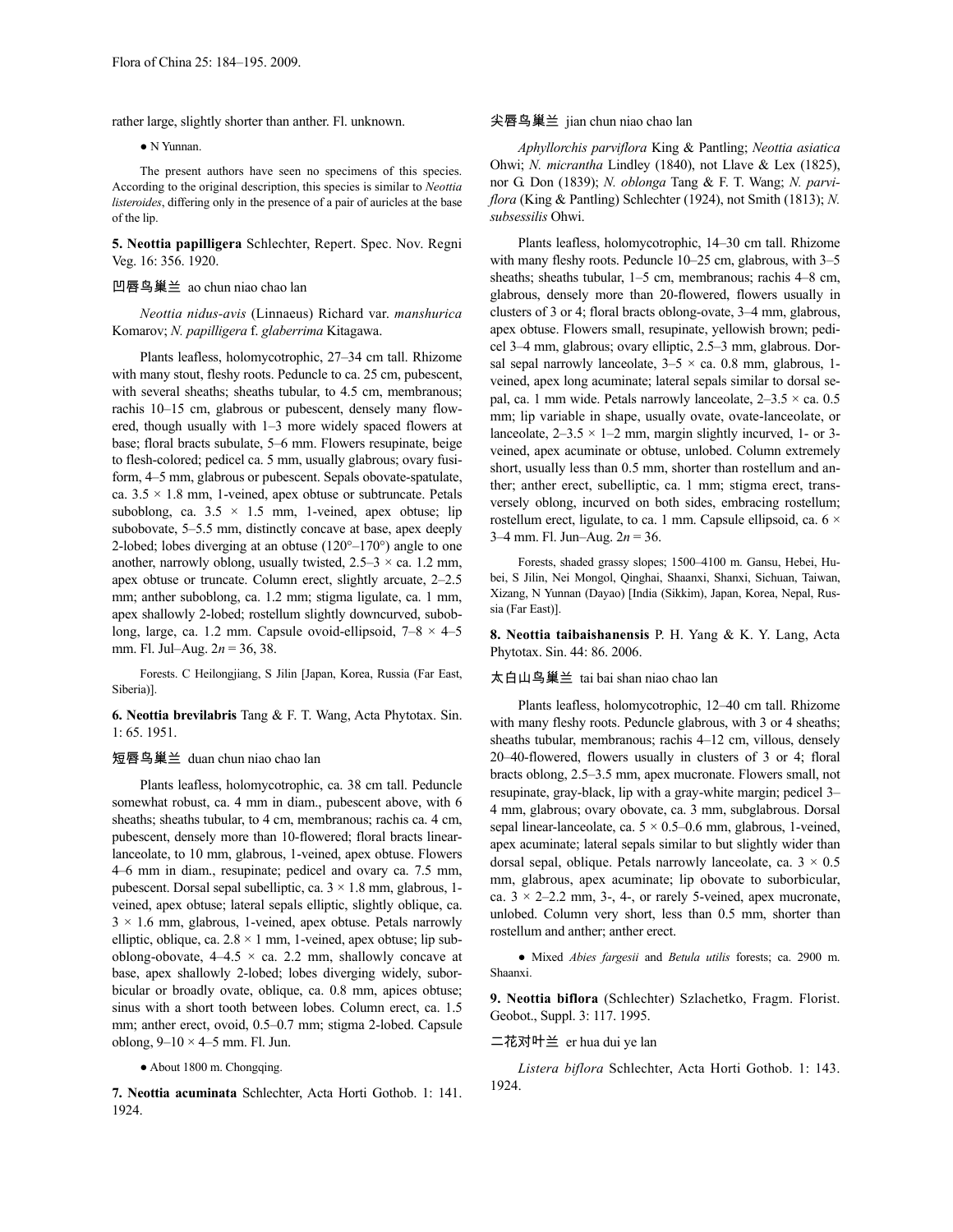Plants autotrophic, 10–13 cm tall. Rhizome with a few elongate, filiform roots. Stem cylindric, slender, with 1 sheath toward base. Leaves 2, opposite, borne above middle of plant, subsessile, unequal in size (one distinctly larger than other), larger one broadly ovate,  $1.2-1.8 \times 0.8-1.4$  cm, smaller one narrowly ovate,  $1-1.5 \times 5-7$  mm, both with bases rounded and apices acute. Peduncle 2–2.5 cm, pubescent, lacking sterile bracts; rachis very short, sparsely pubescent or almost glabrous, 1- or 2-flowered; floral bracts ovate-lanceolate,  $3-5 \times ca$ . 0.8 mm, shorter than pedicel, apex acute. Flowers resupinate, green; pedicel 4–6 mm, nearly glabrous; ovary 4–5 mm, glabrous; sepals and petals not spreading widely. Dorsal sepal ovate-elliptic, 6–7 × 1.2–1.8 mm, outer surface carinate, apex obtuse; lateral sepals linear-lanceolate, ca. 7 × 1 mm, outer surface carinate, apex acute. Petals linear, ca.  $6.5 \times 1$  mm, apex obtuse or acute; lip spreading forward, cuneate,  $8-10 \times 4-5.5$  mm, apex truncate-rounded and shallowly notched, usually with a minute tooth in notch; disk with a groove at base, midvein slightly thickened. Column slightly arcuate, 3–4 mm; anther inclined toward rostellum; rostellum large, but shorter than anther. Fl. Jul.

● Forests; 3000–3900 m. NW Sichuan (Songpan).

**10. Neottia morrisonicola** (Hayata) Szlachetko, Fragm. Florist. Geobot., Suppl. 3: 118. 1995.

#### 浅裂对叶兰 qian lie dui ye lan

*Listera morrisonicola* Hayata, Icon. Pl. Formosan. 2: 140. 1912; *L. taiwaniana* S. S. Ying; *Neottia taiwaniana* (S. S. Ying) Szlachetko; *Ophrys morrisonicola* (Hayata) Makino.

Plants autotrophic, 4–20 cm tall. Rhizome with a few elongate, filiform roots. Stem cylindric, slender. Leaves 2, opposite, borne at ca. middle of plant, sessile, ovate or ovate-orbicular,  $1.5-2 \times 1.2-1.8$  cm, base rounded, apex acute. Peduncle 2-5 cm, pubescent; rachis 2–6 cm, pubescent, subdensely 2–5-flowered; floral bracts ovate-lanceolate,  $6-7 \times$  ca. 3 mm, with 3 inconspicuous veins, apex obtuse. Flowers resupinate, light green, with lip tinged yellowish green at margins, 15–20 mm in diam.; pedicel 4–5 mm; ovary ca. 3.5 mm. Sepals not spreading widely, similar, ovate-lanceolate,  $7-8 \times 2-2.5$  mm, 1-veined, apex acute. Petals linear-lanceolate,  $6-7 \times 1-1.5$  mm, 1-veined, apex acute; lip pendulous or spreading forward, broadly cuneate,  $9.5-10 \times 5-6.5$  mm, with 3 inconspicuous veins, base concave and slightly channeled, margin recurved, apex truncate and shallowly notched or emarginate. Column ca. 3 mm; anther erect, narrow, ca. 1 mm. Capsule obovoid, ca.  $8 \times 4$  mm, with 3 conspicuous ridges. Fl. Jun–Jul.

● Coniferous forests, shaded and damp meadows; 2500–3800 m. Taiwan.

**11. Neottia taizanensis** (Fukuyama) Szlachetko, Fragm. Florist. Geobot., Suppl. 3: 119. 1995.

# 小花对叶兰 xiao hua dui ye lan

*Listera taizanensis* Fukuyama, Bot. Mag. (Tokyo) 48: 431. 1934.

Plants autotrophic, 11–16 cm tall. Rhizome with a few filiform roots. Stem slender, usually with 1 sheath toward base. Leaves 2, opposite, borne at ca. middle of plant, subsessile, deltoid or ovate-suborbicular, ca.  $2 \times 2.5$  cm, base cuneate or triangular-cuneate, apex acute. Peduncle 2–4 cm, pubescent, with 1–4 sterile bracts; rachis 2.5–5 cm, subdensely 11–13 flowered; floral bracts ovate-lanceolate, ca.  $3 \times 1 - 1.5$  mm, 1veined, apex acute. Flowers small, resupinate; pedicel and ovary erect, 6–9 mm, glabrous. Dorsal sepal narrowly ovate, ca.  $2 \times 0.7$  mm, glabrous, 1-veined, apex acute or subacute; lateral sepals oblong, falcate, ca.  $2.5 \times 1$  mm, glabrous, apex subacute. Petals linear or spatulate-linear, ca.  $2.3 \times 0.3$  mm, glabrous, 1veined, apex subacute; lip erect, spatulate,  $3.5-4.5 \times$  ca. 1.3 mm, base cuneate and narrowing to ca. 0.5 mm wide, 3-veined, apex emarginate. Column ca. 1.5 mm. Fl. Jul.

● Forests; ca. 1800 m. N Taiwan.

**12. Neottia mucronata** (Panigrahi & J. J. Wood) Szlachetko, Fragm. Florist. Geobot., Suppl. 3: 118. 1995.

# 短柱对叶兰 duan zhu dui ye lan

*Listera mucronata* Panigrahi & J. J. Wood, Kew Bull. 29: 731. 1975.

Plants autotrophic, 40–50 cm tall. Rhizome with many elongate, filiform roots. Stem 15–22 cm, somewhat stout, with 1 or 2 sheaths toward base. Leaves 2, opposite, borne at ca. middle of plant, sessile, broadly ovate to subcordate,  $5-7.5 \times$ 4.4–7.9 cm, base broadly cuneate or subcordate, apex acute. Peduncle 6–15 cm, pubescent, with 2 or 3 sterile bracts 3–5 mm; rachis 15–17.5 cm, laxly 12–17-flowered; floral bracts ovate-lanceolate, 3–5 mm, 1-veined, apex acuminate. Flowers resupinate, green; pedicel 4.5–7 mm, pubescent; ovary fusiform, 3.5–5 mm, pubescent; sepals and petals spreading widely. Dorsal sepal elliptic or ovate-elliptic,  $4-5 \times$  ca. 1.2 mm, 1veined, apex obtuse; lateral sepals ovate, oblique, ca.  $5 \times 1.5$ mm, apex obtuse. Petals linear or spatulate-linear, ca.  $5 \times 0.6$ mm, apex obtuse-rounded; lip pendulous or spreading forward, subobovate-cuneate,  $8-10 \times 6-7$  mm, narrowing to ca. 2 mm wide at base, apex deeply 2-lobed; lobes divergent, suboblong,  $3.5-4 \times 2-3$  mm, margins minutely papillose-ciliate; sinus with small tooth between lobes; disk with a distinct thickened central ridge extending from base of lip and continuous with tooth in sinus. Column 1–1.5 mm; anther inclined toward rostellum; rostellum large. Fl. Jul–Aug.

Shaded places in forests; ca. 2400 m. SW Sichuan, Yunnan [Bhutan, India, Japan, Nepal].

**13. Neottia microphylla** (S. C. Chen & Y. B. Luo) S. C. Chen, S. W. Gale & P. J. Cribb, **comb. nov.**

# 小叶对叶兰 xiao ye dui ye lan

Basionym: *Listera microphylla* S. C. Chen & Y. B. Luo, Novon 12: 438. 2002.

Plants autotrophic, 5–11 cm tall. Rhizome with a very few elongate, filiform roots. Stem 0.6–2 cm, slender. Leaves 2, opposite, borne below middle of plant, sessile, orbicular-ovate,  $0.6-0.8 \times 0.7-0.9$  cm, minutely glandular hairy on both surfaces, base broadly truncate, apex obtuse-acute. Peduncle 2.6–6 cm, glabrous, sometimes with 1 sterile bract; rachis 1.6–3 cm, sparsely pubescent, laxly 3- or 4-flowered; floral bracts sub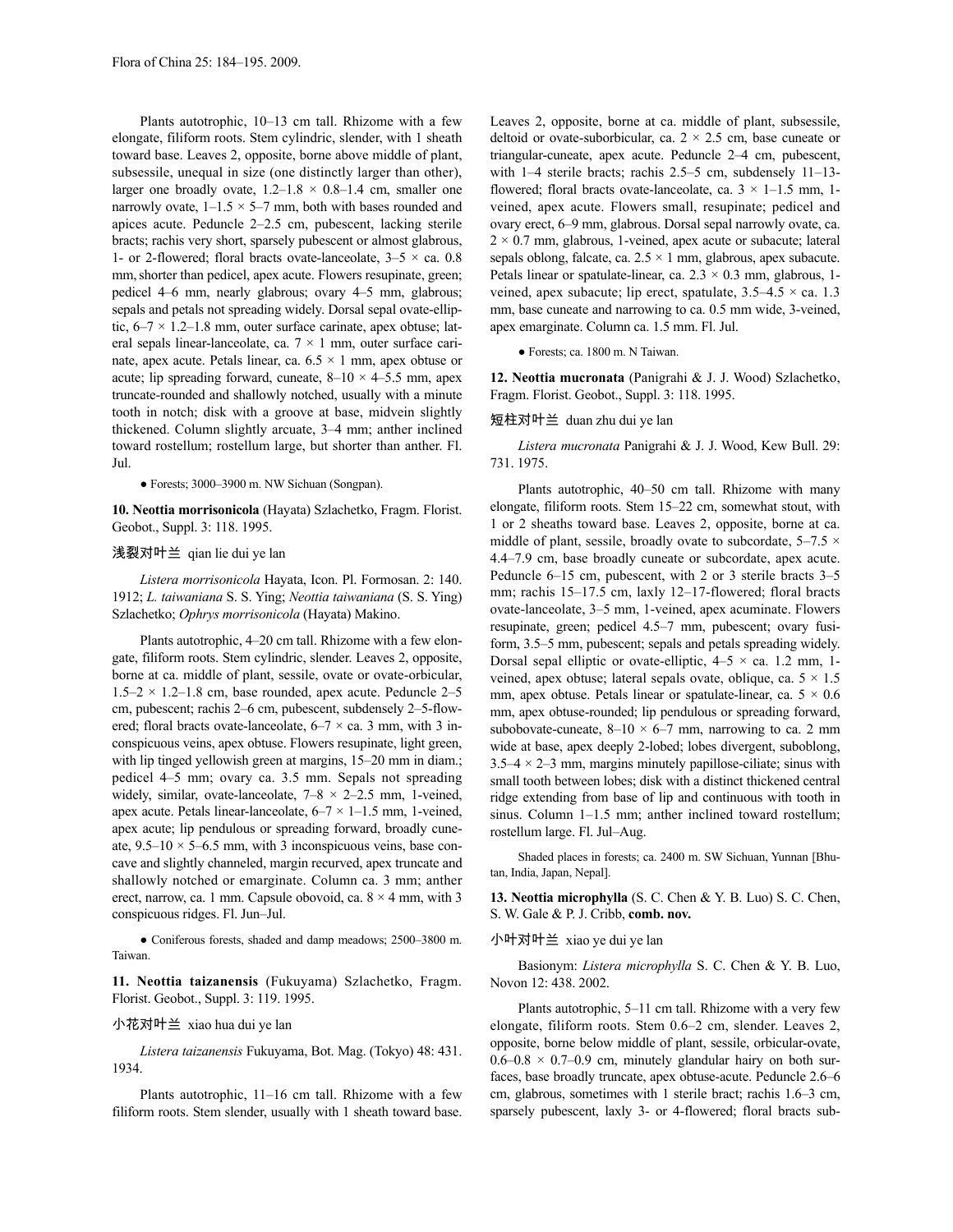ovate or ovate-lanceolate,  $3-4 \times$  ca. 2 mm, apex acute. Flowers resupinate, greenish white; pedicel arcuate, 1.5–2 mm, slender, glabrous; ovary ca. as long as pedicel, glabrous; sepals and petals not spreading. Dorsal sepal oblong-ovate, ca.  $3.5 \times 1.5$  mm, 1-veined, apex obtuse; lateral sepals lanceolate-ovate, slightly oblique, similar in size to dorsal sepal, outer surface carinate. Petals oblong-ovate, slightly shorter and narrower than dorsal sepal; lip spreading forward, obovate-cuneate,  $5-5.5 \times$  ca. 3.5 mm, apex deeply 2-lobed; lobes broadly oblong, ca.  $1.4 \times 1.6$ mm, 3-veined, apices obtuse; sinus with small tooth between lobes; disk with an indistinct ridge extending from base of lip and continuous with tooth in sinus. Column suberect, 1.5–2 mm; anther ca. 1 mm. Capsule erect, ellipsoid, ca.  $3 \times 2$  mm. Fl. Oct.  $2n = 40 + 0 - 2B^*$ .

● Grassy slopes; ca. 2500 m. NW Yunnan.

**14. Neottia puberula** (Maximowicz) Szlachetko, Fragm. Florist. Geobot., Suppl. 3: 118. 1995.

对叶兰 dui ye lan

Plants autotrophic, 8–20 cm tall. Rhizome with very few elongate, filiform roots. Stem cylindric, slender, usually with 1 or 2 membranous sheaths toward base. Leaves 2, opposite, borne at ca. middle of plant, subsessile, cordate, broadly ovate, or broadly ovate-triangular,  $1.5-2.5 \times 1.5-2.2$  cm, base broadly cuneate or subcordate, margin slightly crisped, apex acute or obtuse. Peduncle 2–7 cm, pubescent; rachis 2.5–7 cm, pubescent, laxly 4–7-flowered; floral bracts lanceolate, 1.5–3.5 mm, glabrous, apex acute. Flowers very small, resupinate, green; pedicel 3–4 mm, pubescent; ovary ca. 6 mm, pubescent; sepals and petals not spreading widely. Dorsal sepal ovate-lanceolate,  $1.8-2.4 \times 0.8-1$  mm, 1-veined, apex subacute; lateral sepals ovate-lanceolate, oblique,  $1.5-2.2 \times$  ca. 0.6 mm, apex acute. Petals linear,  $1.2-2.2 \times$  ca. 0.5 mm, 1-veined, apex acute; lip narrowly obovate-cuneate or oblong-cuneate,  $6-8 \times$  ca. 1.7 mm, margin slightly papillate-ciliate, apex deeply 2-lobed; lobes divergent or nearly parallel, oblong,  $1.8-2.5 \times 0.8-1$  mm; disk with a thickened midvein. Column slightly arcuate, 1.5–2.5 mm; anther inclined toward rostellum; rostellum broadly ovate, large, but shorter than anther. Capsule obovoid, ca.  $6 \times 3.5$  mm. Fl. Jul–Sep, fr. Sep–Oct.

Damp places in dense forests, deep shade of coniferous forests; 1400–2600 m. Chongqing, C and S Gansu, Guizhou, NW Hebei, Heilongjiang, S Jilin, Liaoning, Nei Mongol, Qinghai, N Shanxi, N and NW Sichuan [Japan, Korea, Russia (Far East)].

- 1a. Leaves uniformly green ......................... 14a. var. *puberula*
- 1b. Leaves green with grayish white venation ................................................. 14b. var. *maculata*

# **14a. Neottia puberula** var. **puberula**

# 对叶兰(原变种) dui ye lan (yuan bian zhong)

*Listera puberula* Maximowicz, Bull. Acad. Imp. Sci. Saint-Pétersbourg 29: 204. 1884; *L. bungeana* Yabe; *L. major* Nakai; *L. savatieri* Maximowicz ex Komarov; *L. yatabei* Makino.

Leaves uniformly green. Apical lobes of lip straight.

Damp places in dense forests; 1400–2600 m. C Gansu, Guizhou, NW Hebei, Heilongjiang, S Jilin, Liaoning, Nei Mongol, Qinghai, N Shanxi, NW Sichuan [Japan, Korea, Russia (Far East)].

**14b. Neottia puberula** var. **maculata** (Tang & F. T. Wang) S. C. Chen, S. W. Gale & P. J. Cribb, **comb. nov.**

# 花叶对叶兰 hua ye dui ye lan

Basionym: *Listera savatieri* Maximowicz ex Komarov var. *maculata* Tang & F. T. Wang, Acta Phytotax. Sin. 1: 65. 1951; *L. maculata* (Tang & F. T. Wang) K. Y. Lang; *L. puberula* var. *maculata* (Tang & F. T. Wang) S. C. Chen & Y. B. Luo.

Leaves green, white, or grayish white along midvein and longitudinal lateral veins. Apical lobes of lip slightly incurved toward apex.

● Deep shade of coniferous forests; 2000–2200 m. Chongqing, S Gansu, N Sichuan.

**15. Neottia smithii** (Schlechter) Szlachetko, Fragm. Florist. Geobot., Suppl. 3: 118. 1995.

## 川西对叶兰 chuan xi dui ye lan

*Listera smithii* Schlechter, Acta Horti Gothob. 1: 144. 1924.

Plants autotrophic, 9–12 cm tall. Rhizome with several elongate, filiform roots. Stem slender, with 2 sheaths toward base. Leaves 2, opposite, borne above middle of plant, sessile, green, ovate or ovate-orbicular,  $1.3-1.7 \times 1.2-1.6$  cm, base rounded or broadly cuneate, apex obtuse or subacute. Peduncle pubescent; rachis 1.5–4 cm, pubescent, laxly 2–5-flowered; floral bracts ovate-lanceolate, ca. 4 mm. Flowers small, resupinate, green with paler sepals and petals and a whitish margin to lip; pedicel ca. 3 mm, pubescent; ovary ca. 2 mm, sparsely pubescent. Dorsal sepal narrowly elliptic, ca.  $3 \times 1.2$  mm, 1veined, apex obtuse; lateral sepals ovate-lanceolate, falcate, ca.  $3 \times 1.5$  mm. Petals linear-ligulate, oblique, ca.  $2.8 \times 0.4$  mm, apex obtuse; lip spreading forward, obovate, ca.  $8 \times 2.5-3$  mm, margin minutely papillose-ciliate, apex deeply 2-lobed; lobes almost parallel, linear-lanceolate, oblique, ca. 2.7 mm; sinus with a triangular tooth between lobes; anther inclined toward rostellum; rostellum broadly ovate, large. Fl. Jul.

● Forests; ca. 3900 m. NW Sichuan.

**16. Neottia meifongensis** (H. J. Su & C. Y. Hu) T. C. Hsu & S. W. Chung, Taiwania 54: 83. 2009.

# 梅峰对叶兰 mei feng dui ye lan

*Listera meifongensis* H. J. Su & C. Y. Hu, Taiwania 45: 240. 2000.

Plants autotrophic, 12–25 cm tall. Rhizome with a few clustered, filiform roots. Stem slender, ridged. Leaves 2, opposite, borne at or above middle of plant, sessile, broadly ovate to ovate-deltoid,  $1.5-2.5 \times 1.8-3.2$  cm, base truncate-subcordate, apex acute. Peduncle 3–6 cm, pubescent, with 1–3 ovate-lanceolate sterile bracts 3–5 mm; rachis 3–6 cm, pubescent, laxly 2–7-flowered; floral bracts ovate-lanceolate,  $3-4.5 \times$  ca. 2 mm, apex acute. Flowers resupinate, light green, lip tinged pale yel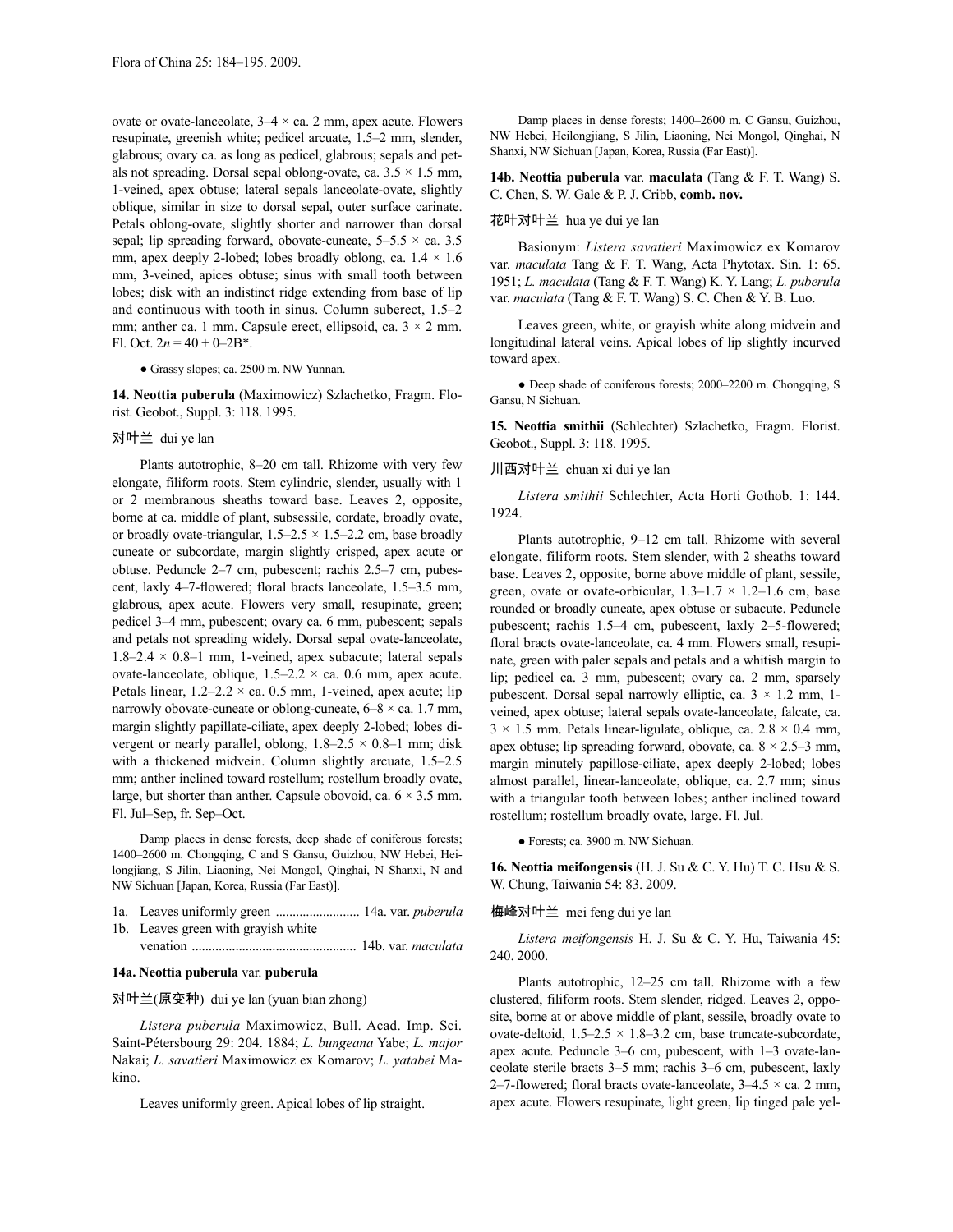lowish green along margin; pedicel and ovary arcuate, 6–8 mm, glabrous or sometimes sparsely pubescent at base; sepals and petals spreading. Dorsal sepal lanceolate,  $3-4.5 \times$  ca. 1.3 mm, apex acute; lateral sepals lanceolate, falcate,  $3.5-5.5 \times 1.5-2$ mm, apex acute. Petals linear-lanceolate,  $3-5 \times 0.7-1$  mm, apex acuminate; lip spreading forward, cuneate-rectangular or broadly oblong,  $6-10 \times 3-7.5$  mm, apex obtuse-rounded and shallowly 2-lobed; lobes ovate-oblong,  $1.5-2 \times 1.5-2.5$  mm; disk with a longitudinal groove at base that extends into a thickened keel running almost to apical sinus, margins ciliate. Column distinctly arcuate above middle, 4–5 mm; anther inclined toward rostellum, ca. 1 mm; rostellum large, ca. 0.8 mm. Fl. Jun–Jul.

● *Abies* and *Tsuga* forests; 2200–3300 m. C Taiwan.

**17. Neottia longicaulis** (King & Pantling) Szlachetko, Fragm. Florist. Geobot., Suppl. 3: 117. 1995.

# 毛脉对叶兰 mao mai dui ye lan

*Listera longicaulis* King & Pantling, J. Asiat. Soc. Bengal, Pt. 2, Nat. Hist. 65: 126. 1896.

Plants autotrophic, 12–15 cm tall. Rhizome with a few filiform roots. Stem 8–10 cm, slender, with 1 sheath at base. Leaves 2, opposite, borne above middle of plant, subsessile, broadly ovate-cordate, ca.  $2.5 \times 3$  cm, base shallowly cordate, apex acute or obtuse. Peduncle ca. 1.5 cm, pubescent, with 1 sterile bract 4–6 mm; rachis 3–4 cm, pubescent, laxly to subdensely 5- or 6-flowered; floral bracts ovate-lanceolate, ca. 3 mm, apex acuminate. Flowers resupinate, yellowish green; pedicel 4–5 mm, almost glabrous; ovary 2–3 mm, glabrous. Dorsal sepal oblong-ovate, ca.  $4 \times 1.7$  mm, 1-veined, apex obtuse; lateral sepals lanceolate, falcate, ca.  $4.5 \times 1.5$  mm, slightly thickened, apex obtuse. Petals linear-lanceolate, ca. 3.5  $\times$  1 mm, 1-veined, apex obtuse; lip suboblong or obovate-oblong, ca.  $12 \times 7$  mm, margin ciliate, apex deeply 2-lobed; lobes nearly parallel or slightly divergent, broadly ovate, ca. 3 mm, apices obtuse; disk glandular papillose-pubescent along lateral veins, midvein thickened. Column arcuate above middle, ca. 2.7 mm; anther inclined toward rostellum; rostellum large. Fl. Jul.  $2n = 46$ .

*Pinus wallichiana* forests; ca. 2800 m. S Xizang [Bhutan, NE India].

P. Ormerod (pers. comm.) notes that a comparison of type material of this species and *Listera yueana* (here treated as a synomyn of *Neottia pinetorum*) led him to find them conspecific, and he believes what is called *N. longicaulis* here and *L. longicaulis* in FRPS is in fact a different species (see Ormerod, Taiwania 48: 91. 2003).

**18. Neottia suzukii** (Masamune) Szlachetko, Fragm. Florist. Geobot., Suppl. 3: 119. 1995.

# 无毛对叶兰 wu mao dui ye lan

*Listera suzukii* Masamune, Trop. Hort. 3: 42. 1933; *L. deltoidea* Fukuyama; *L. uraiensis* S. S. Ying; *Neottia deltoidea* (Fukuyama) Szlachetko; *N. uraiensis* (S. S. Ying) Szlachetko.

Plants autotrophic, 8–30 cm tall. Rhizome with very few elongate, filiform roots. Stem ridged, 3.5–12 cm, with a sheath near base. Leaves 2, opposite, borne at or below middle of plant, sessile, ovate to deltoid,  $2-4 \times 1-3$  cm, base truncaterounded, apex acute. Peduncle green or purple, 2.5–10 cm, pubescent; rachis 2.5–9 cm, glabrous, laxly 10- to more than 20 flowered; floral bracts ovate-triangular,  $1-2 \times 1-1.5$  mm, apex acute. Flowers resupinate, pale greenish brown; pedicel and ovary 5–6 mm, glabrous; sepals and petals not spreading. Dorsal sepal ovate, ca.  $2.5 \times 1.5$  mm, 1-veined, apex acute; lateral sepals rhombic to broadly ovate, oblique, ca.  $2.5 \times 2$ mm, apex acute. Petals oblong-ovate, falcate, ca.  $2 \times 0.8$  mm, 1-veined, apex acute; lip narrowly cuneate or obovate-cuneate,  $4-8 \times 1.5-2$  mm, apex deeply 2-lobed; lobes divergent, narrowly linear,  $2.5-4 \times$  ca. 0.5 mm, apices acuminate; sinus with a short tooth between lobes; disk with a thickened midvein. Column ca. 1 mm; rostellum spreading forward, ovate, very large. Fl. Jan–Apr.

● Forests; 800–2200 m. NE and S Taiwan.

**19. Neottia bambusetorum** (Handel-Mazzetti) Szlachetko, Fragm. Florist. Geobot., Suppl. 3: 117. 1995.

# 高山对叶兰 gao shan dui ye lan

*Listera bambusetorum* Handel-Mazzetti, Symb. Sin. 7: 1338. 1936.

Plants autotrophic, 10–18 cm tall. Rhizome with a few filiform roots. Stem 1.5–5 cm, with 1 or 2 sheaths toward base. Leaves 2, opposite, borne below middle of plant, orbicularovate or reniform,  $1.8-2.6 \times 1.8-2.8$  cm, base obtuse-rounded, apex rounded or subacute. Peduncle pubescent; rachis 5–9 cm, pubescent, laxly 8–20-flowered; floral bracts ovate or broadly ovate, 3–4 mm, apex acute or obtuse. Flowers resupinate, green; pedicel ca. 3 mm, almost glabrous; ovary 1–1.5 mm, glabrous. Sepals elliptic or ovate, ca.  $3 \times 1$  mm, 1-veined, apex obtuse; lateral sepals oblique. Petals linear, ca.  $3 \times 0.5$  mm, apex obtuse; lip subcuneate, ca.  $6 \times 1.5-2$  mm, base attenuate, apex deeply 2-lobed; lobes divergent, narrowly linear,  $2-2.5 \times$  ca. 0.5 mm, margins minutely papillose-ciliate, apices obtuse; sinus with a short tooth between lobes. Column slightly arcuate, ca. 2 mm. Fl. Jul.

● Bamboo forests; 3200–3400 m. W Yunnan.

**20. Neottia nankomontana** (Fukuyama) Szlachetko, Fragm. Florist. Geobot., Suppl. 3: 118. 1995.

# 台湾对叶兰 tai wan dui ye lan

*Listera nankomontana* Fukuyama, Bot. Mag. (Tokyo) 49: 291. 1935.

Plants autotrophic, 12–20 cm tall. Stem cylindric, 4–7 cm, slender. Leaves 2, opposite, borne at ca. or below middle of plant, sessile, broadly ovate,  $1.8-2 \times 1.5-2.5$  cm, base truncate, apex acute. Peduncle 3–6 cm, pubescent, with 3 sterile bracts; rachis 5–8 cm, pubescent, laxly 5–8-flowered; floral bracts lanceolate, ca. 3 mm, apex acute. Flowers resupinate, greenish, lip purplish; pedicel and ovary 7–9 mm, glabrous. Sepals spreading to slightly reflexed, membranous, 1-veined; dorsal sepal ligulate,  $2.5-3.5 \times 1-1.3$  mm, apex obtuse; lateral sepals ligulate, falcate,  $3-5 \times 1.3-2$  mm. Petals spreading, linear,  $2.5-3.5 \times$  ca. 0.6 mm, slightly dilated at base, 1-veined, apex obtuse; lip spreading forward, narrowly cuneate, ca.  $7 \times 3.5$  mm, slightly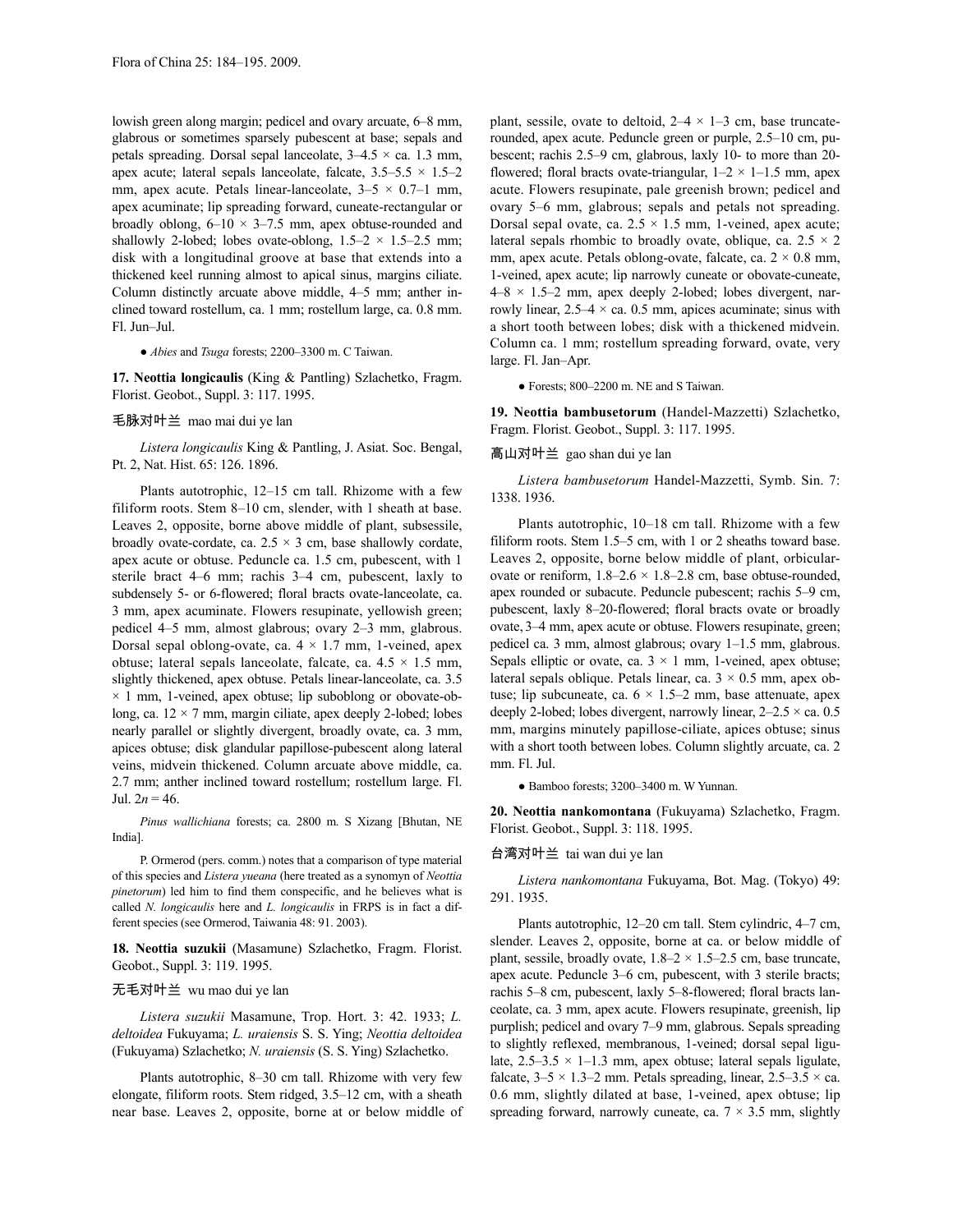fleshy at center, apex deeply 2-lobed; lobes parallel, subovate,  $2-3 \times$  ca. 1 mm, apices obtuse. Column erect, arcuate above middle, 2.5–3 mm. Fl. Jul.

● Coniferous forests; 2600–3200 m. C and N Taiwan.

**21. Neottia kuanshanensis** (H.J. Su) T. C. Hsu & S. W. Chung, Taiwania 54: 83. 2009.

## 关山对叶兰 guan shan dui ye lan

*Listera kuanshanensis* H. J. Su, J. Exp. Forest Natl. Taiwan Univ. 13: 206. 1999.

Plants autotrophic, 12–14 cm tall. Rhizome with a few elongate, filiform roots. Stem 5–7 cm, slender. Leaves 2, opposite, borne at ca. middle of plant, subsessile, deltoid or ovatesuborbicular, ca.  $1.5 \times 1.8-2$  cm, membranous, base broadly truncate, apex acute. Peduncle pubescent, with 2 sterile bracts; rachis 3–4 cm, pubescent, laxly 3–7-flowered; floral bracts ovate-lanceolate, ca. 3.5 mm, apex acute. Flowers resupinate, greenish; pedicel and ovary ca. 8 mm, glabrous; sepals and petals spreading widely. Dorsal sepal ovate-lanceolate, ca.  $3.3 \times$ 1 mm, base slightly contracted, apex acute; lateral sepals falcate, ca.  $3.5 \times 1.2$  mm, base broadly cuneate, apex acute. Petals linear-lanceolate, ca.  $3.3 \times 0.5$  mm, apex obtuse; lip lanceolate, ca.  $14 \times 2.5$  mm, apex deeply 2-lobed; lobes divergent, linear,  $6.5-7 \times 0.5-0.6$  mm, apices acuminate; disk with a longitudinal keel. Column arcuate toward apex, 2.5–3 mm; rostellum ca. 0.9 mm. Fl. Aug.

● Forests; 2600–2700 m. S Taiwan.

#### **22. Neottia chenii** S. W. Gale & P. J. Cribb, **nom. nov.**

## 巨唇对叶兰 ju chun dui ye lan

Replaced synonym: *Listera grandiflora* Rolfe var. *megalochila* S. C. Chen, Acta Phytotax. Sin. 25: 473. 1987, not *Neottia megalochila* S. C. Chen, Acta Phytotax. Sin. 17(2): 17. 1979 [see p. 187]; *L. megalochila* (S. C. Chen) S. C. Chen & G. H. Zhu.

Plants autotrophic, 13–23 cm tall. Stem slender, usually with 1 sheath toward base. Leaves 2, opposite, borne near or above middle of plant, broadly ovate or ovate-cordate, 2.5–3.8  $\times$  2.5–4 cm, apex subacute. Peduncle pubescent, with 1 or 2 sterile bracts 8–10 mm; rachis 3.5–6.5 cm, pubescent, 3–6 flowered; floral bracts ovate-lanceolate, 6–7 mm. Flowers resupinate, greenish yellow; pedicel and ovary 11–12 mm, nearly glabrous; sepals and petals spreading widely to reflexed. Dorsal sepal subelliptic, ca.  $6.5 \times 2.2$  mm, apex subacute; lateral sepals elliptic-lanceolate, oblique, ca.  $6.5 \times 2$  mm, apex subacute. Petals linear, ca.  $6.5 \times 1$  mm; lip spreading forward, subobovate-oblong,  $15-16 \times 7-10$  mm, slightly narrowing to ca. 5 mm wide at base, apex deeply 2-lobed; lobes subovateoblong, 5–6 mm, margins minutely ciliate, apices truncate; disk with a V-shaped nectary at base. Column slightly arcuate, 6–7 mm. Fl. Jun–Jul.

#### ● Forests; 2200–2800 m. S Gansu, W Sichuan.

The specific epithet honors the first co-author of the present treatment of *Neottia*.

# **23. Neottia formosana** S. C. Chen, S. W. Gale & P. J. Cribb, **nom. nov.**

# 长唇对叶兰 chang chun dui ye lan

Replaced synonym: *Listera macrantha* Fukuyama, Rep. (Annual) Taihoku Bot. Gard. 3: 86. 1933; *Neottia macrantha* (Fukuyama) Szlachetko, Fragm (1995), not *Neottia macrantha* Sweet, Hort. Brit., ed. 2, 485. 1830.

Plants autotrophic, 10–20 cm tall. Rhizome with a few elongate, filiform roots. Stem ridged, with 1 or 2 sheaths toward base, 7–14 cm to height of leaves. Leaves 2, opposite, sessile, broadly ovate or ovate-suborbicular,  $1-2 \times 1.2-2.5$  cm, base subcordate, apex truncate-rounded and sometimes mucronate. Peduncle 3–5 cm, pubescent; rachis 2–5 cm, pubescent, laxly 2–6-flowered; floral bracts ovate-cuspidate,  $2-5 \times 2-4$  mm, 1veined, apex acuminate. Flowers resupinate, yellowish green; pedicel and ovary 8–9.5 mm; sepals and petals spreading. Dorsal sepal narrowly ovate-lanceolate,  $4-5.5 \times 1-2$  mm, 1-veined, base slightly contracted, apex acute; lateral sepals ovate-lanceolate, falcate,  $4-5.5 \times 1.8-2.8$  mm, 1-veined. Petals linear,  $3-4.5$  $\times$  0.7–1 mm, 1-veined, apex acute; lip spreading forward, cuneate,  $11-20 \times 5.5-8.5$  mm, apex truncate and deeply 2-lobed; lobes slightly divergent, ovate-oblong, ca.  $6 \times 2.5-4$  mm, apices rounded; disk with a longitudinal groove and a nectary near base. Column green, distinctly arcuate above middle, 4–5 mm; anther erect, ovoid-lanceolate, ca. 0.9 mm. Fl. Jun–Aug.

● Forests; 2200–3300 m. Taiwan.

**24. Neottia pinetorum** (Lindley) Szlachetko, Fragm. Florist. Geobot., Suppl. 3: 118. 1995.

# 西藏对叶兰 xi zang dui ye lan

*Listera pinetorum* Lindley, J. Proc. Linn. Soc., Bot. 1: 175. 1857; *L. brachybotryosa* Tang & F. T. Wang; *L. yueana* Tang & F. T. Wang [*"yüana"*]; *Neottia yueana* (Tang & F. T. Wang) Szlachetko.

Plants autotrophic, 6–33 cm tall. Rhizome with a few elongate, filiform roots. Stem 4–15 cm, slender, with 1 sheath toward base. Leaves 2, opposite, borne at ca. middle of plant, sessile, broadly ovate to ovate-cordate,  $1-3.5 \times 1-4$  cm, base shallowly cordate to nearly broadly truncate, apex acute. Peduncle pubescent; rachis 3–12 cm, pubescent, laxly 2–14-flowered; floral bracts ovate-lanceolate or ovate, 3–6 mm, apex acuminate. Flowers resupinate, greenish yellow; pedicel 4–6 mm, almost glabrous; ovary 3–4.5 mm, glabrous; sepals and petals not spreading widely. Dorsal sepal narrowly elliptic or nearly oblong,  $3-4 \times 1-1.5$  mm, 1-veined, apex obtuse; lateral sepals narrowly elliptic, falcate,  $3-4 \times 1.2-1.5$  mm, apex acute or obtuse. Petals linear,  $3-4 \times 0.5-1$  mm, apex subacute; lip pendulous, variable in shape, obovate-cuneate, oblong-cuneate, sublinear-cuneate, or oblanceolate,  $7-13 \times 3-5(-7)$  mm, apex deeply 2-lobed; lobes parallel or occasionally divergent, oblong-ovate,  $2-5 \times 1-2$  mm, margins slightly papillate, apices obtuse-rounded; sinus sometimes with a short tooth between lobes; disk with a longitudinal channel extending from base of lip almost to sinus. Column slightly arcuate above middle, 2–2.5 mm; anther inclined toward rostellum; rostellum large, ca. as long as anther. Fl. Jun–Jul.  $2n = 40$ .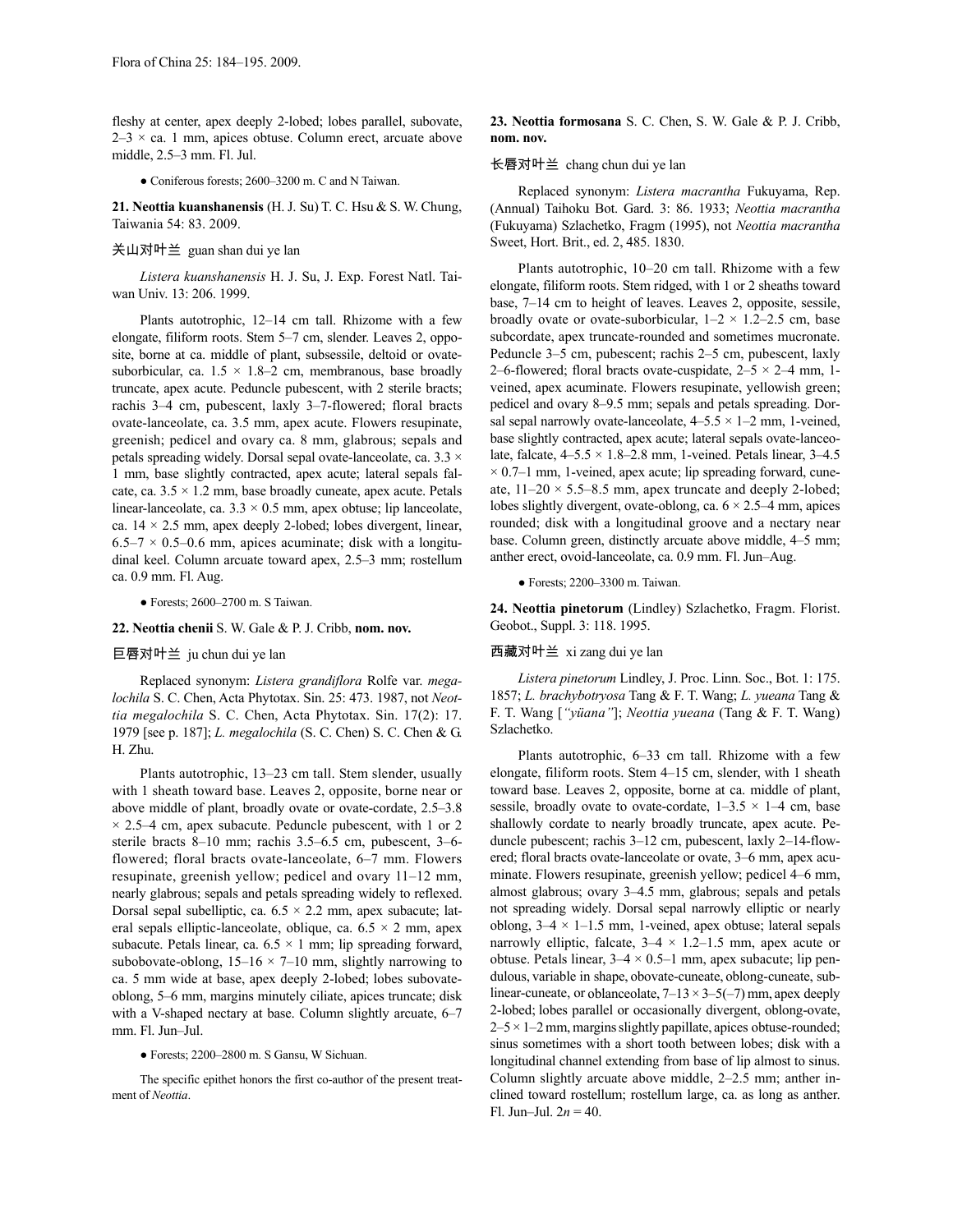Dense forests, *Picea* and *Abies* forests; 2200–3600 m. N Fujian, S and SE Xizang, W Yunnan [Bhutan, NE India, Nepal].

**25. Neottia wardii** (Rolfe) Szlachetko, Fragm. Florist. Geobot., Suppl. 3: 119. 1995.

# 大花对叶兰 da hua dui ye lan

*Listera wardii* Rolfe, Notes Roy. Bot. Gard. Edinburgh 8: 127. 1913; *L. grandiflora* Rolfe; *Neottia grandiflora* (Rolfe) Szlachetko (1995), not Hooker (1830), nor (A. Richard) Kuntze (1891), nor Schlechter (1912).

Plants autotrophic, 15–25 cm tall. Rhizome with a few elongate, filiform roots. Stem cylindric, slender, with 1 membranous sheath toward base. Leaves 2, opposite, borne above middle of plant, subsessile, green, broadly ovate or ovate-cordate,  $2.5-4 \times 2.5-4.2$  cm, base broadly cuneate or shallowly cordate, margin slightly crisped or sometimes irregularly denticulate, apex subacute or mucronate. Peduncle 3.5–5 cm, pubescent, with 1 or 2 sterile, ovate bracts to ca. 8 mm; rachis 3–7 cm, pubescent, laxly 2–7-flowered; floral bracts ovate-lanceolate, 5–7 mm, apex acute to acuminate. Flowers rather large, resupinate, green or greenish yellow, lip with a thin white margin; pedicel 5–6 mm, almost glabrous; ovary narrowly conic, ca. 6 mm, glabrous; sepals and petals spreading widely. Dorsal sepal rhombic-elliptic or elliptic,  $6-7 \times$  ca. 2.2 mm, 1-veined, apex subacute; lateral sepals elliptic-lanceolate, oblique,  $6-7 \times$  ca. 2 mm, apex acute. Petals linear,  $6-7 \times$  ca. 1 mm, apex acuminate; lip spreading forward, obovate-cuneate,  $16-19 \times 7-13$  mm, much narrower at base, apex deeply 2-lobed; lobes divergent or sometimes almost parallel, subovate,  $5-6 \times 4-6$  mm, margins minutely papillose-ciliate, apices obtuse-rounded; disk with 2 longitudinal lamellae connected to base of column, midvein slightly thickened. Column arcuate above middle, ca. 7 mm; anther inclined toward rostellum; rostellum large, nearly as long as anther. Fl. Jun–Jul.

● Damp places in scrub and coniferous forests; 2300–3500 m. W Hubei, N and W Sichuan, SE Xizang, NW Yunnan.

**26. Neottia oblata** (S. C. Chen) Szlachetko, Fragm. Florist. Geobot., Suppl. 3: 118. 1995.

# 圆唇对叶兰 yuan chun dui ye lan

*Listera oblata* S. C. Chen, Kew Bull. 35: 759. 1981.

Plants autotrophic, ca. 23 cm tall. Rhizome with several clustered roots. Stem with 1 sheath toward base. Leaves 2, opposite, borne at ca. middle of plant, subcordate, ca.  $2.8 \times 3-$ 3.5 cm, base slightly cordate, apex subacute; bractlike leaflets ovate-lanceolate, 5–6 mm, turning into floral bracts farther up stem. Peduncle pubescent, with 3 sterile bracts 5–6 mm; rachis ca. 6.5 cm, pubescent, laxly 7-flowered; floral bracts ovate-lanceolate, ca. 5 mm. Flowers large, resupinate; pedicel ca. 4 mm, pubescent; ovary clavate, ca. 4 mm, almost glabrous; sepals and petals spreading widely. Dorsal sepal narrowly elliptic, ca.  $5 \times 2$ mm, 1-veined, apex obtuse; lateral sepals elliptic-lanceolate, oblique, ca.  $6.5 \times 2.5$  mm, apex subacuminate. Petals linear, nearly as long as lateral sepals, ca. 0.7 mm wide; lip suborbicular or oblate, ca.  $13 \times 12$  mm, base abruptly contracted into a claw ca.  $2 \times 1.5$  mm, margin minutely papillose-ciliate, apex deeply 2-lobed; lobes parallel but somewhat overlapping toward apex, broadly ovate, ca.  $4.5 \times 6$  mm, apices rounded; disk with midvein thickened and deep brown. Column slightly arcuate, ca. 5.5 mm; rostellum protruding, large. Fl. unknown.

• Chongqing.

**27. Neottia karoana** Szlachetko, Fragm. Florist. Geobot., Suppl. 3: 117. 1995.

# 卡氏对叶兰 ka shi dui ye lan

*Listera micrantha* Lindley, J. Proc. Linn. Soc., Bot. 1: 176. 1857; *Diphryllum micranthum* (Lindley) Kuntze.

Plants autotrophic, 6–13 cm tall. Stem with 1 oblong sheath toward base. Leaves 2, opposite, borne below middle of plant, sessile, cuneate or ovate,  $0.5-1.1 \times 0.4-0.9$  cm, apex obtuse to subacute. Peduncle 5–10 cm, minutely pubescent; rachis 3–5 cm, pubescent, laxly 4–10-flowered; floral bracts narrowly ovate, concave, ca. 1 mm, apex acute. Flowers resupinate, pale green; pedicel and ovary 2–5 mm, glabrous. Sepals and petals subequal, elliptic,  $2-3.3 \times 1-1.5$  mm, apex subacute, 1-veined; lip deflexed, rectangular,  $2-2.5 \times 0.5-1.7$  mm, 3veined, with a pair of suborbicular auricles near base, apex 3 lobed; lobes triangular, middle lobe exceeding lateral lobes. Column erect, 0.8–1 mm; anther inclined toward rostellum; rostellum short. Fl. Sep.

Forests; 2800–3100 m. W Yunnan [NE India (Sikkim)].

**28. Neottia divaricata** (Panigrahi & P. Taylor) Szlachetko, Fragm. Florist. Geobot., Suppl. 3: 117. 1995.

## 叉唇对叶兰 cha chun dui ye lan

*Listera divaricata* Panigrahi & P. Taylor, Kew Bull. 30: 559. 1975.

Plants autotrophic, 15–24 cm tall. Stem slender, with 2 or 3 tubular sheaths near base. Leaves 2, opposite, borne at ca. middle of plant, subsessile, broadly ovate-cordate,  $2-3 \times 1.7-$ 3.1 cm, base shallowly cordate to subtruncate, apex subacute. Peduncle 3–8 cm, pubescent, with 2–5 sterile bracts 4–5 mm; rachis 3–7 cm, pubescent, densely 8–14-flowered; floral bracts linear-lanceolate, 6–8 mm, 1-veined, apex acute. Flowers erect, resupinate, pale yellow or pale green; pedicel 2.5–4 mm, slender, glabrous; ovary fusiform, 1.8–3 mm, glabrous; sepals and petals spreading. Dorsal sepal oblong-lanceolate, ca.  $2.2 \times 0.9$ mm, 1-veined, apex obtuse; lateral sepals oblong-lanceolate, oblique, ca.  $3.5 \times 1.5$  mm, apex acute. Petals slightly incurved, linear-lanceolate, ca.  $2.8 \times 1$  mm, 1-veined, apex obtuse; lip erect or spreading forward, obovate-flabellate,  $3-4 \times$  ca. 8 mm, with a pair of triangular auricles near base, apex deeply 2 lobed; lobes diverging widely, oblong or oblong-lanceolate, ca.  $5 \times 2$  mm, 3- or 4-veined, apices obtuse; sinus with a tooth between lobes. Column suberect, 1.5–2 mm; anther inclined toward rostellum; rostellum ascending, ovate, slightly shorter than anther. Fl. Jul–Aug.

*Tsuga* forests; 3000–3500 m. SE Xizang [NE India].

**29. Neottia brevicaulis** (King & Pantling) Szlachetko, Fragm. Florist. Geobot., Suppl. 3: 117. 1995.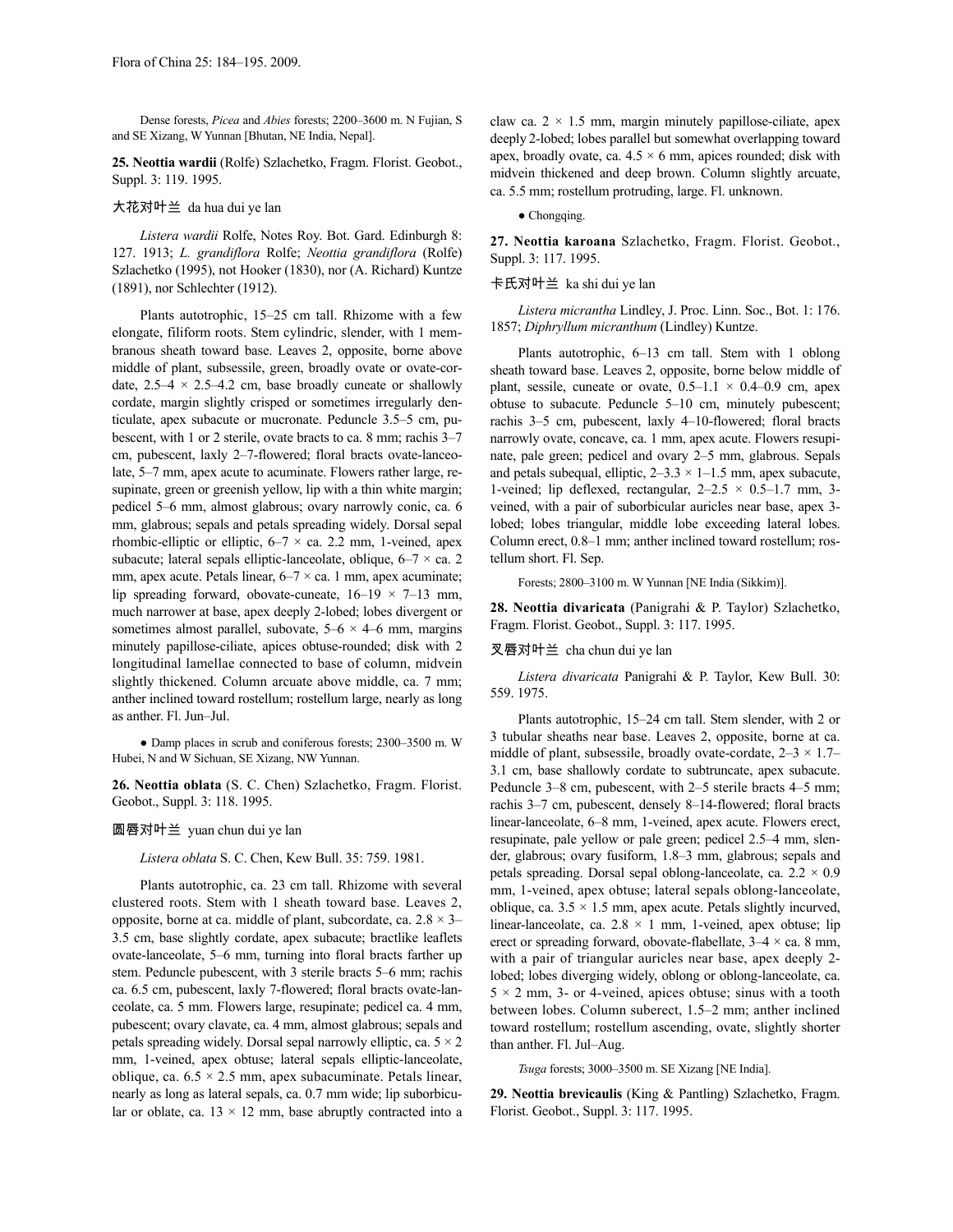# 短茎对叶兰 duan jing dui ye lan

*Listera brevicaulis* King & Pantling, J. Asiat. Soc. Bengal, Pt. 2, Nat. Hist. 65: 126. 1896.

Plants autotrophic, 20–30 cm tall. Rhizome with filiform roots. Stem short, with 1 or 2 membranous sheaths. Leaves 2, opposite, borne below middle of plant and almost prostrate on ground, sessile, cordate to suborbicular,  $0.5-1.5 \times 0.5-1.5$  cm, apex acute. Peduncle 6–8 cm, pubescent, with 1 or 2 sterile bracts; rachis 1–7 cm, subdensely 3–8-flowered, pubescent; floral bracts rhombic. Flowers resupinate, secund, uniformly green; pedicel and ovary 4–8 mm. Dorsal sepal elliptic, ca. 4 × 1 mm; lateral sepals ovate, oblique, ca.  $4 \times 1.2$  mm, apex acuminate. Petals narrowly elliptic, ca.  $3.5 \times 1$  mm; lip spreading forward, cuneate, ca.  $6 \times 4$  mm, with a pair of triangular auricles near base, apex deeply bilobed; lobes strongly recurved and meeting underneath lip, ca.  $2 \times 1.3$  mm. Column ca. 1.5 mm. Fl. Aug.

Dense bamboo forests, grasslands; ca. 3300 m. NW Yunnan [NE India (Sikkim)].

**30. Neottia tianschanica** (Grubov) Szlachetko, Fragm. Florist. Geobot., Suppl. 3: 119. 1995.

# 天山对叶兰 tian shan dui ye lan

*Listera tianschanica* Grubov, Rast. Tsentral. Azii, Mater. Bot. Inst. Komarova 7: 106. 1977.

Plants autotrophic, 3–4 cm tall. Rhizome with a few elongate roots. Stem slender, with 2 or 3 tubular sheaths at base. Leaves 2, opposite, borne at ca. middle of plant, broadly ovate to ovate,  $0.9-1.5 \times 0.8-1.4$  cm, base broadly cuneate to subtruncate, apex subrounded to obtuse-acute. Peduncle pubescent; rachis 1.9–2.2 cm, pubescent, 2- or 3-flowered; floral bracts lanceolate, 1.5–3 mm, almost glabrous, acuminate. Flowers resupinate, green, lip tinged whitish green along apical margins; pedicel and ovary 2–3 mm, puberulent on ribs. Dorsal sepal narrowly elliptic-ovate,  $2-2.5 \times 1-1.1$  mm, 1-veined, apex obtuse; lateral sepals narrowly ovate, oblique,  $2.5-3 \times 1-1.2$  mm, 1-veined. Petals suboblong,  $2.5-3 \times 0.5-0.6$  mm, apex obtuse; lip spatulate,  $3.5-4.5 \times 2-2.5$  mm, with a pair of small auricles at base, apex shallowly 2-lobed; lobes diverging at an acute angle, suborbicular or broadly ovate, ca. 0.5 mm; disk with a fleshy callus near base. Column less than 1 mm; rostellum small. Fl. Jun.

● Open wet places in *Picea* forests; 2100–2200 m. C Xinjiang (N Tian Shan, Ürümqi).

**31. Neottia fangii** (Tang & F. T. Wang ex S. C. Chen & G. H. Zhu) S. C. Chen, S. W. Gale & P. J. Cribb, **comb. nov.**

## 扇唇对叶兰 shan chun dui ye lan

Basionym: *Listera fangii* Tang & F. T. Wang ex S. C. Chen & G. H. Zhu, Novon 12: 438. 2002.

Plants autotrophic, to 29 cm tall. Rhizome with a few elongate, filiform roots. Stem ca. 10.5 cm, slender, with 1 tubular sheath more than 2 cm toward base. Leaves 2, opposite, borne below middle of plant, subsessile, ovate-orbicular, 2.4–  $2.8 \times 2.8 - 3$  cm, adaxially minutely puberulent, base cuneatesubcordate, apex acute-rounded. Peduncle ca. 15 cm, pubescent; rachis ca. 4.5 cm, pubescent, 11-flowered; floral bracts subovate-oblong,  $1.5-2.5 \times$  ca. 0.8 mm, sparsely pubescent on both surfaces. Flowers erect or spreading, resupinate; pedicel 3.5–4.5 mm, pubescent; ovary ca. 2 mm, sparsely pubescent or glabrescent; sepals and petals spreading. Sepals ovate-oblong, ca.  $2 \times 0.8$  mm, 1-veined, apex obtuse; lateral sepals slightly oblique. Petals similar to dorsal sepal but slightly narrower; lip spreading forward to suberect, spatulate-obovate, ca.  $5 \times 3$  mm, contracted below middle into a claw, dilated apical portion fanshaped, ca.  $2 \times 3$  mm, apex deeply 2-lobed; lobes diverging at an acute angle, subquadrate, ca. 2 mm, apices truncate; sinus with a small tooth between lobes; claw ca.  $2.8 \times 0.8$  mm, with a pair of broadly ovate-deltoid auricles ca. 0.8 mm at base. Column ca. 2 mm. Fl. Jul.

● Forests; 800–1000 m. NW Sichuan.

**32. Neottia pseudonipponica** (Fukuyama) Szlachetko, Fragm. Florist. Geobot., Suppl. 3: 118. 1995.

#### 耳唇对叶兰 er chun dui ye lan

*Listera pseudonipponica* Fukuyama, Bot. Mag. (Tokyo) 49: 665. 1935.

Plants autotrophic, ca. 20 cm tall. Stem slender, with tubular sheaths at base. Leaves 2, opposite, borne at ca. middle of plant, ovate-suborbicular or nearly reniform-suborbicular, 2–2.5  $\times$  3–3.5 cm, base subcordate, apex rounded and with caudate tip. Peduncle ca. 6 cm, pubescent; rachis 3–4 cm, pubescent, laxly 6–8-flowered; floral bracts ovate-lanceolate, 1–3 mm, apex subacute. Flowers spreading, resupinate; pedicel and ovary 6–8 mm, glabrous. Dorsal sepal linear-oblanceolate, 3.2–  $3.5 \times 0.7$ –1 mm, 1-veined, base narrowed, apex slightly obtuse; lateral sepals linear-oblong,  $3.5-3.7 \times$  ca. 0.7 mm, 1-veined, apex slightly obtuse. Petals linear-oblong,  $3.5-3.7 \times 0.8-1$  mm, 1-veined, apex obtuse; lip subobovate or obtriangular, 5–6 mm, narrowly clawed at base, dilated apical portion obcordate, apex deeply 2-lobed; lobes diverging at an acute angle, oblong, oblique, ca.  $2.5 \times 4$  mm, margins entire or minutely denticulate; sinus with a tooth between lobes; claw with a pair of oblanceolate auricles ca. 1.7 mm at base. Column erect, ca. 2.5 mm; anther ca. 0.7 mm; rostellum broadly ovate. Fl. unknown.

## ● Forests. C Taiwan.

**33. Neottia nanchuanica** (S. C. Chen) Szlachetko, Fragm. Florist. Geobot., Suppl. 3: 118. 1995.

# 南川对叶兰 nan chuan dui ye lan

*Listera nanchuanica* S. C. Chen, Kew Bull. 35: 761. 1981.

Plants autotrophic, 25–30 cm tall. Rhizome with a few elongate, filiform roots. Stem slender, with 1 or 2 sheaths near base. Leaves 2, opposite, borne below middle of plant, subsessile, broadly ovate or broadly ovate-cordate,  $3.2-6 \times 3-6$  cm, base broadly cuneate or nearly shallowly cordate, apex obtuse or acute. Peduncle 6–10 cm, pubescent, with 3 sterile bracts 4–6 mm; rachis 8–13 cm, pubescent, laxly 10–19-flowered; floral bracts ovate-lanceolate, 3.5–4.5 mm, apex acuminate. Flowers spreading horizontally, resupinate, pale green; pedicel 5–9 mm, pubescent; ovary narrowly elliptic, 2.5–4 mm, glabrous; sepals and petals reflexed. Dorsal sepal oblong or narrowly elliptic,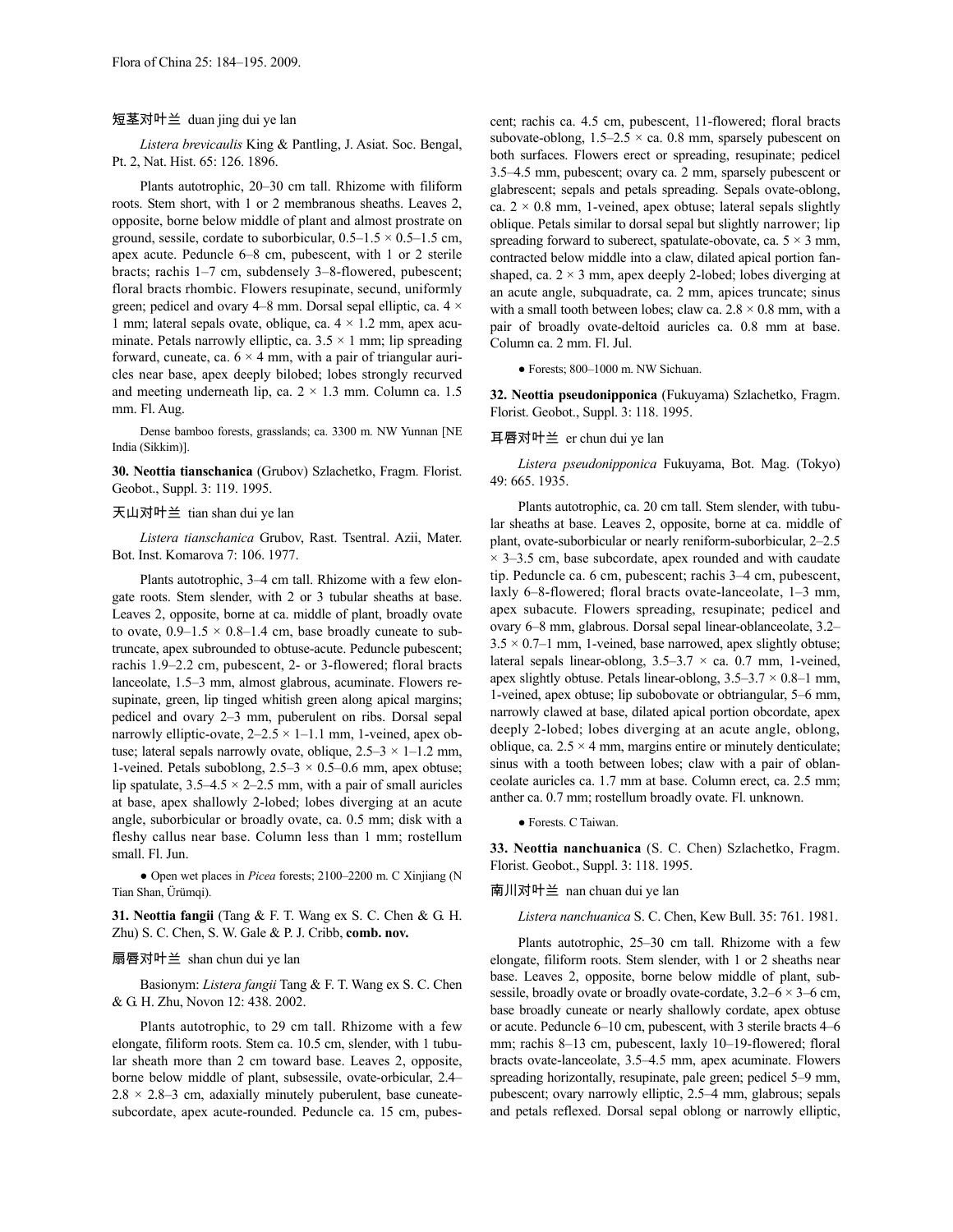$2.8-3 \times$  ca. 1 mm, 1-veined, apex obtuse; lateral sepals ovateoblong, oblique, ca.  $3 \times 1.5$  mm. Petals sublinear or narrowly oblong, ca.  $2.6 \times 0.8$  mm, 1-veined; lip subobovate,  $7-9 \times 3.5-$ 6.5 mm, narrowing at base into a claw, apex deeply 2-lobed; lobes parallel or slightly incurved and overlapping toward apex, subobovate-oblong,  $2.5-3 \times 1.5-2.2$  mm, margins ciliate, apices obtuse; sinus with a short tooth between lobes; claw 0.7–1.3 mm wide, with a pair of subovate or subsquare auricles ca. 0.5 mm near base. Column suberect, ca. 2 mm; anther inclined toward rostellum; rostellum broadly ovate, large, nearly as long as anther but wider. Fl. Jul.

### ● Forests or forest margins; 2000–2100 m. Chongqing.

**34. Neottia yunnanensis** (S. C. Chen) Szlachetko, Fragm. Florist. Geobot., Suppl. 3: 119. 1995.

## 云南对叶兰 yun nan dui ye lan

### *Listera yunnanensis* S. C. Chen, Kew Bull. 35: 759. 1981.

Plants autotrophic, 37–47.5 cm tall. Rhizome with a few roots. Stem with 1 tubular sheath at base. Leaves 2, opposite, borne below middle of plant, sessile, ovate,  $5.5-6 \times 4.4-5$  cm, base slightly cordate, apex acute or mucronate. Peduncle pubescent, with 1 sterile bract 3–8 mm; rachis 14–16 cm, pubescent, laxly 24–35-flowered; floral bracts lanceolate, nearly as long as pedicel. Flowers resupinate, green; pedicel ca. 4 mm, sparsely pubescent; ovary fusiform, ca. 3 mm, glabrous; sepals and petals spreading. Dorsal sepal narrowly ovate-elliptic, 2.5–3 × ca. 1 mm, 1-veined, apex obtuse; lateral sepals ovate, oblique,  $2.5-3 \times$  ca. 1.3 mm, 1-veined. Petals suboblong,  $2.5-2.8 \times 0.5-$ 0.6 mm, apex rounded; lip narrowly obovate-cuneate,  $6-7 \times$ 2.5–5 mm, with a pair of auricles near base, apex deeply 2 lobed; lobes diverging at an acute angle, narrowly lanceolate, 3–4 mm, margins minutely ciliate, apices acuminate; disk with a pair of somewhat fleshy calli at base and a pair of swollen, suborbicular lamellae midway along length of lip; auricles ovate-oblong, ca.  $1.3 \times 0.6$  mm. Column ca. 1 mm; rostellum ovate, slightly shorter than anther. Fl. Aug.

# ● Mixed forests; ca. 2300 m. SE Yunnan.

**35. Neottia japonica** (Blume) Szlachetko, Fragm. Florist. Geobot., Suppl. 3: 117. 1995.

### 日本对叶兰 ri ben dui ye lan

*Listera japonica* Blume, Coll. Orchid. 115. 1859; *Diphryllum japonicum* (Blume) Kuntze; *L. shaoi* S. S. Ying; *L. shikokiana* Makino; *Neottia shaoi* (S. S. Ying) Szlachetko; *Ophrys japonica* (Blume) Makino; *O.shikokiana* (Makino) Makino.

Plants autotrophic, 10–18 cm tall. Rhizome with very few elongate, filiform roots. Stem 6–8 cm tall, slender, ridged, with 1 or 2 tubular sheaths at base, purple or pale green. Leaves 2, opposite, borne slightly below middle of plant, sessile, ovatetriangular,  $1-1.8 \times 1-1.6$  cm, base cordate or truncate, apex acute. Peduncle 3–5 cm, pubescent; rachis 3–5 cm, pubescent, laxly 3–8-flowered; floral bracts broadly ovate, very small, 1–2 mm, acute. Flowers resupinate, purplish green, lip deep purple; pedicel elongate, 9–12 mm, slender, glabrous or slightly pubescent toward base; ovary 1–3 mm, glabrous; sepals and petals reflexed. Dorsal sepal obovate-elliptic, 1.8–2.5 × 0.8–1 mm,

apex acute or obtuse; lateral sepals ovate, oblique,  $2-2.5 \times 0.7-$ 1.1 mm, apex obtuse. Petals lanceolate or lanceolate-linear, 1.8–  $2.5 \times$  ca. 0.5 mm, apex obtuse; lip narrowly cuneate, ca. 6 mm, with a pair of auricles at base, apex deeply 2-lobed; lobes diverging at an acute angle, linear, ca. 4 mm, apex obtuse or acute; sinus with a triangular tooth between lobes; auricles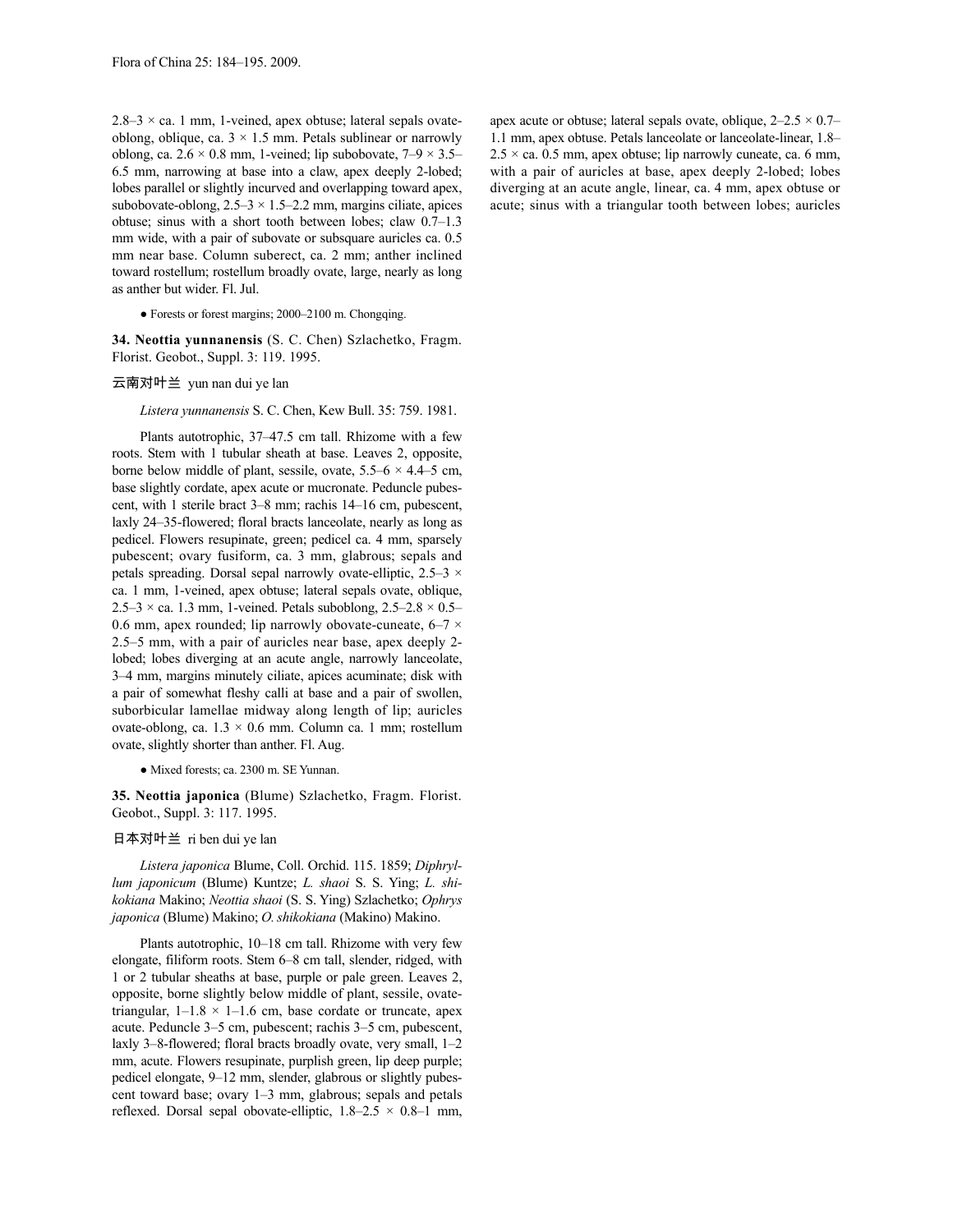strongly incurved, embracing column and overlapping one another above column, slender. Column less than 1 mm. Fl. May–Jul.

Forests; 1400–3000 m. C and N Taiwan [S Japan (Ryukyu Islands)].